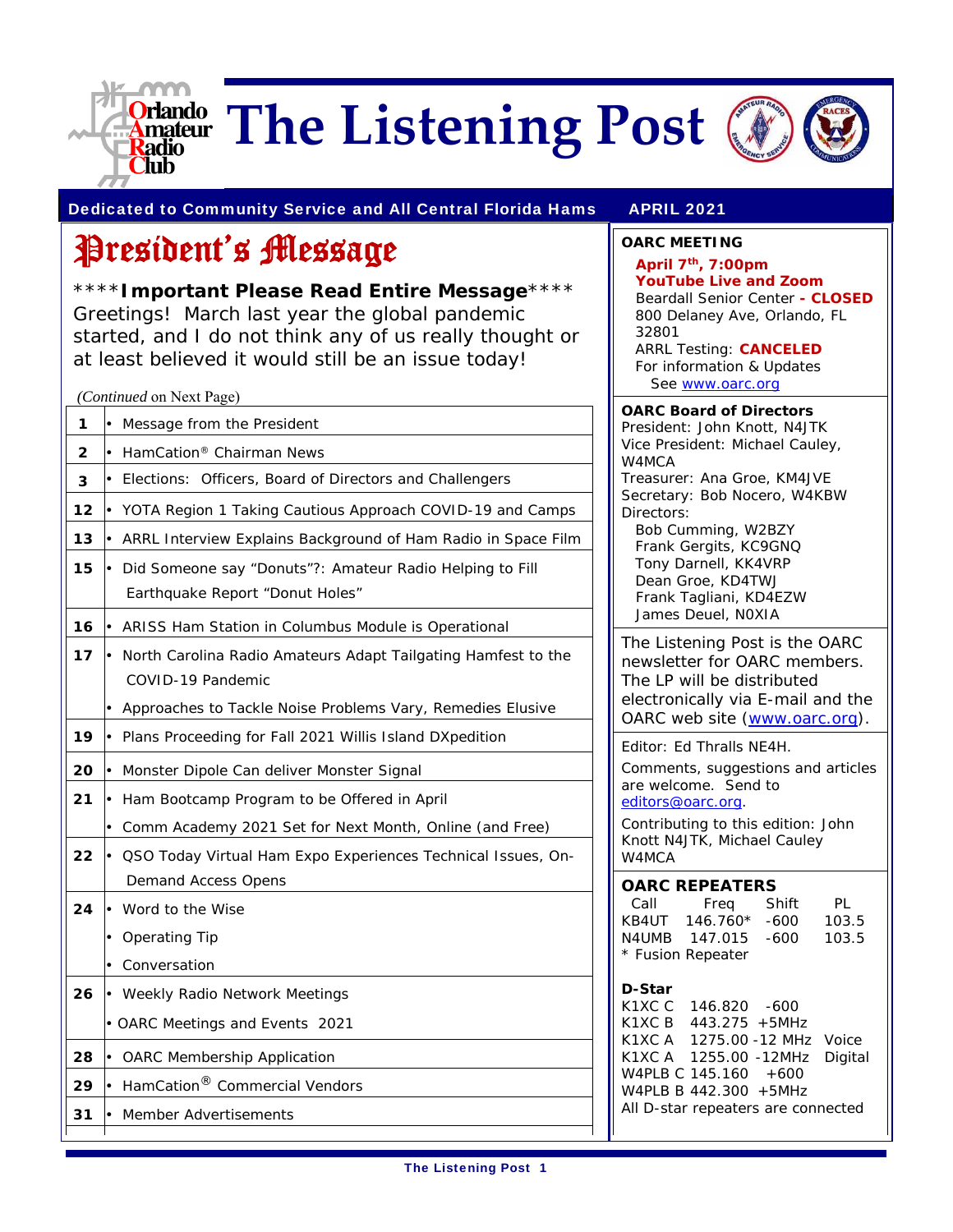## From the President's Desk (*Continued* from Previous Page)

Please keep those who have been affected by COVID-19 in your thoughts and prayers. We have been lucky to have minimal impacts within our immediate amateur radio family.

Our next meeting is coming up on Wednesday April  $7<sup>th</sup>$ . The meeting will be on Zoom and begin at 7pm. Our guest speaker will be Dr. Bob Heil, K9EID of Heil Sound. It will be an interesting presentation. So please plan to join the meeting and have a large turnout for Bob.

Be sure to read about the upcoming elections in this issue. Everything you need to know to vote will be in that article (page 3).

Many thanks to all those that participated in the 1845 Florida Statehood Special Event. This event was hosted by the Lake Monroe Amateur Radio Society and assisted by OARC and DEARS. Over 800 contacts were made for this first-time special event. Also thank you to LMARS for allowing us to assist with their project. Next year's event is being planned already. Watch www.1845florida.org for further information and details on the 2022 event. This year we did not get this website updated as the information was very fluid, and we were running out of time planning the event. The committee plans on starting the planning much earlier for next year. Everyone that participated had a great time and is looking forward to next year.

73  $\int$  *Fohn Knott,* N4JTK

### **HamCation® Chairman News**

**(by Michael Cauley, W4MCA)**

Greetings Everyone

I hope everyone is still staying safe.

This month I do not have much to report.

First let me thank Joe Cordeiro, WW4JC for serving many years on the HamCation® Committee. He has stepped down from the committee but will still be part of HamCation® as a volunteer at the show.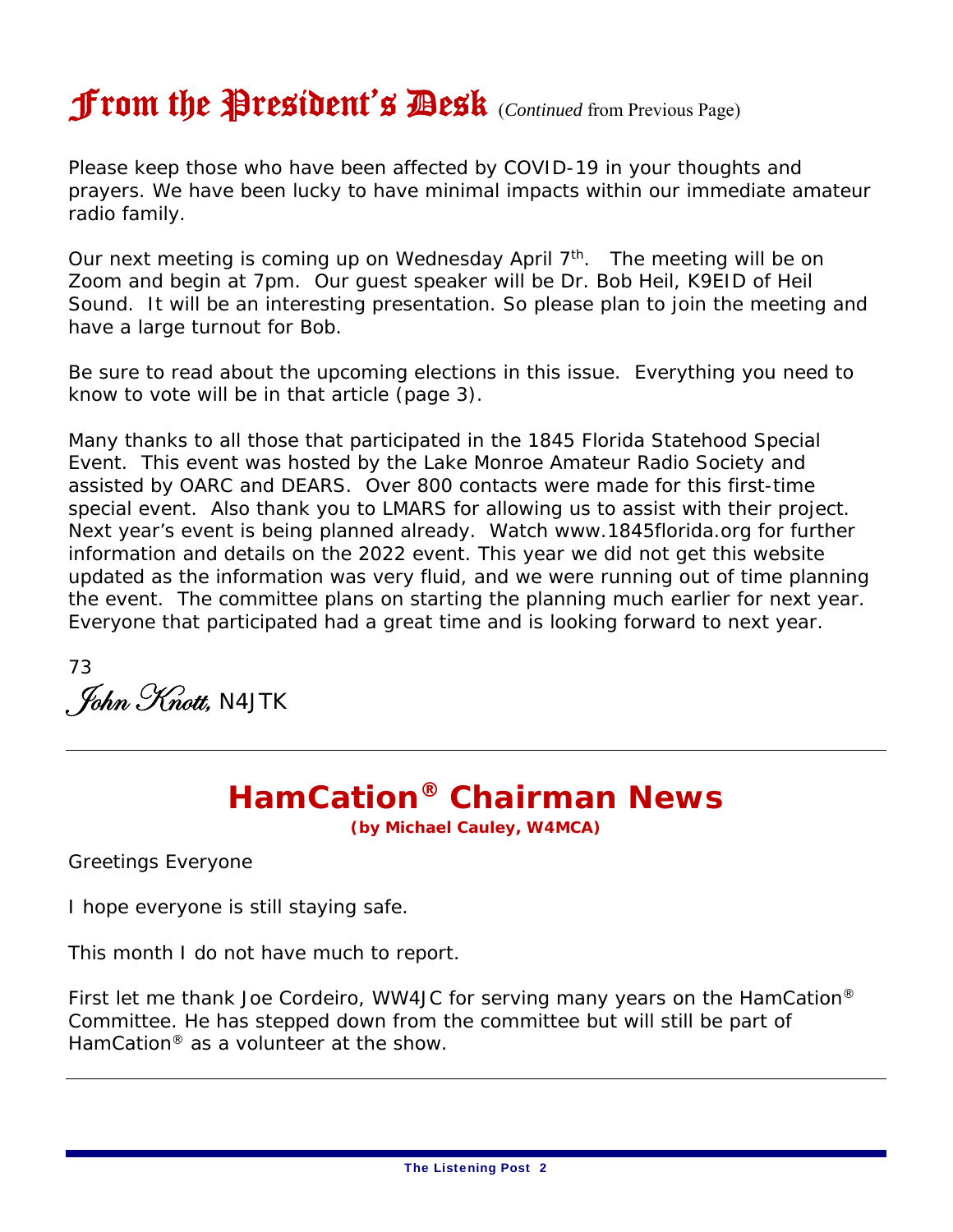So, if you talk to Joe please thank him, for the many years he has volunteered on the HamCation® Committee.

The next thing I would like to talk about is the Donation Checks to the local Clubs. We mentioned we did not know how much we would be able to donate this year to the local clubs. After calculating all the donations from the prize tickets and lanyard sales. It is my great pleasure to announce that The Orlando Amateur Radio Club and Orlando HamCation® will be donating the same amount we did in 2020 to each of the following 12 local Clubs.

| Orange County ARES          | CERT Ham Radio Group   Radio Scouting |             |
|-----------------------------|---------------------------------------|-------------|
| LMARS                       | CERT Unit 62                          | <b>FWSS</b> |
| Seminole County ARES   QCWA |                                       | LARA        |
| <b>DEARS</b>                | Bahia Radio Unit                      | CFRA        |

The Grand total of the donations are \$12,709.32

Club Leaders, please keep an eye on your mailboxes in the next few weeks for your donation checks.

73 Michael Cauley, W4MCA 2022 HamCation® General Chair

#### **2021 OARC Elections (by John Knott, N4JTK)**

Because of our current situation with the pandemic and OARC only able to hold virtual meetings, the board has again decided to hold our elections electronically. By doing this, we are keeping up with the requirements of our bylaws and the state to hold our annual meeting in April and hold elections.

At the close of last month's meeting, the office of President, Vice-President, Secretary, and Treasurer ran unopposed. The incumbents will be voted in by the Secretary at the April meeting.

Per our bylaws, we are to have six director positions on the Board of Directors. All six incumbent directors have chosen to run again for another term. They are being challenged by Ed Thralls, NE4H and Andy Anderson, KJ4VQN. I have asked each incumbent and challenger to write something about themselves for this issue of the Listening Post. This way you get to know each one a little better and make an informed decision. You will find those Bios in this issue (starting on page 7) for those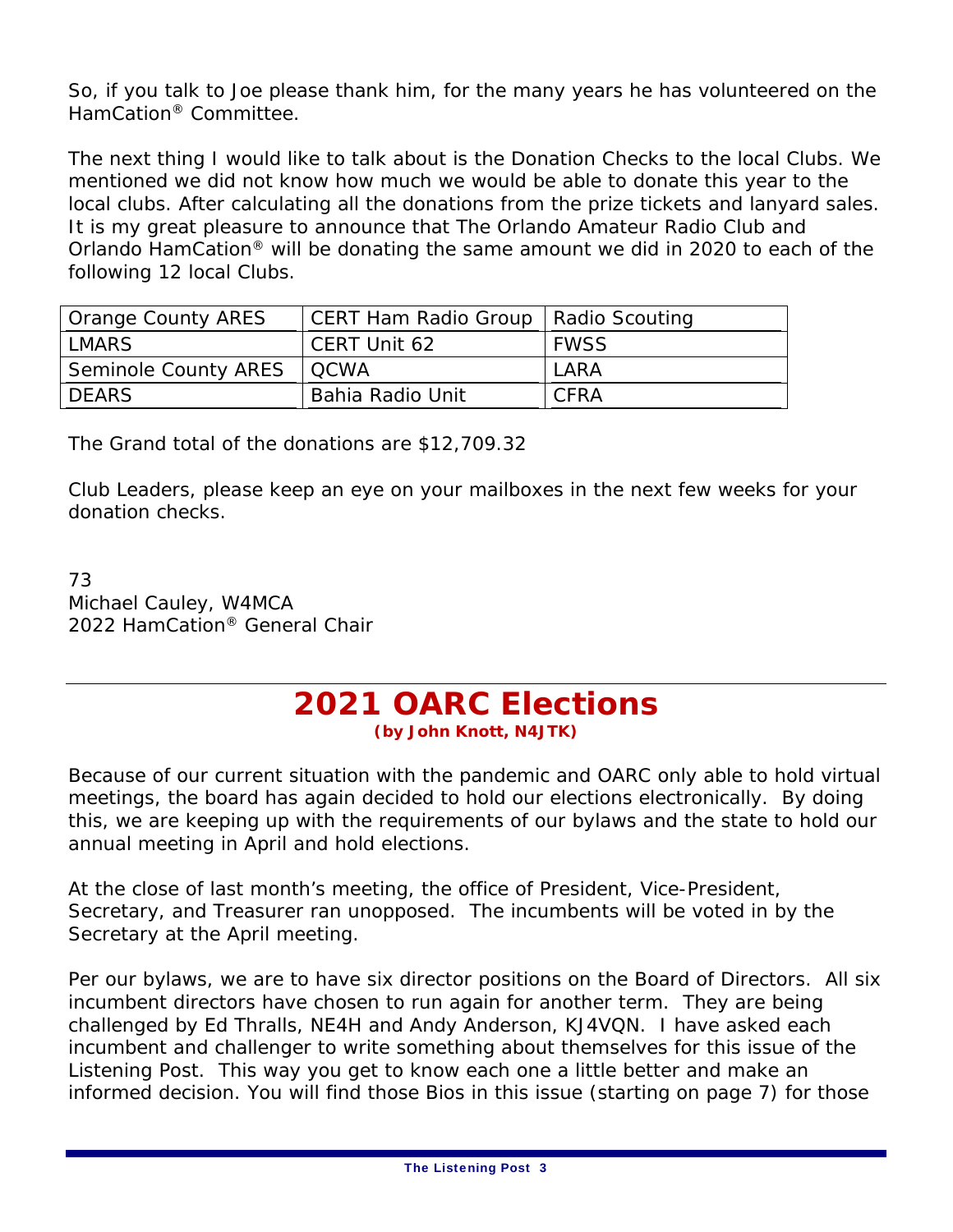who chose to do so. (pictures of all Officers, Board of Director Members and Challengers start on page 5)

I have been saying this every month since I became the President and I will say it again now, it is important to let our Membership Chairman know if any of your contact information has changed, especially your e-mail address. If you have NOT been receiving e-mails from us, I highly suggest you check to see what address we have on file for you. You can contact Rick at membership@oarc.org.

So why is this important? Since we will be doing electronic elections again this year, you can only vote if we have your correct e-mail address, and you receive the ballot. The ballots will be coming from a website called **adoodle.org** into your registered email address. If you use spam filters, I suggest you whitelist that domain now. Once the ballots have been emailed out by **adoodle.org**, they cannot be resent. Hence, make sure we have your correct e-mail address and if you use spam filters, whitelist **adoodle.org**.

The e-mail will contain a link to a webpage on **adoodle.org**. The link is specific to you. If you share the link, and the person that you shared it with votes, you will not be able to vote. You can only vote once. If you attempt to click the link again, the website will let you know that the link is no longer valid. Sorry, but there is nothing we can do.

The emails will go out sometime between March 28, 2021 and March 30, 2021. Voting will start at 7pm EDT on March 31, 2021 and end at 7pm EDT April 7, 2021. If you attempt to vote early or late, the website will not allow the vote.

At the end of the voting on April 7, 2021 the results will be known and announced at the end of the meeting. Voting is confidential. No one will know if you voted or who you voted for. We will only know how many ballots were emailed and how many voted. Please, we are one of the largest clubs in the southeast. Please exercise your right to vote. For many of you, attending an OARC meeting, in person or virtually is difficult because of family life, work, or numerous other reasons, so participating in a vote may be rare for you. Now you will have an entire week to vote. Read about the nominees in the newsletter and cast your vote.

When you do vote, you will need to select **SIX** directors who you wish to serve on the board. The **SIX** directors with the **most** votes will serve on the Board of Directors beginning at the end of the April meeting. Remember, vote for **SIX** directors.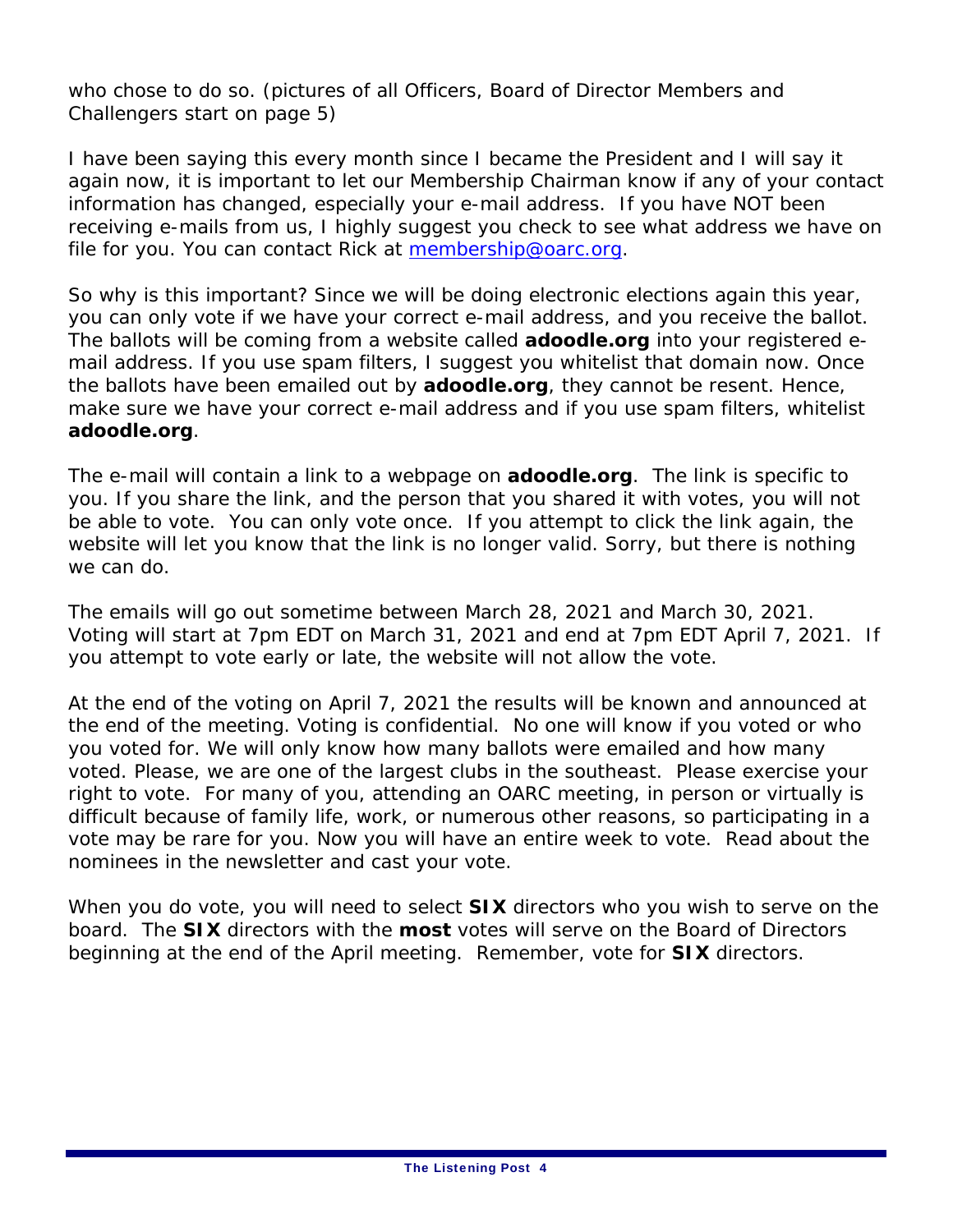### **Elections: Officers, Board of Directors and Challengers for 2021**

**Orlando Amateur Radio Club Officers** 

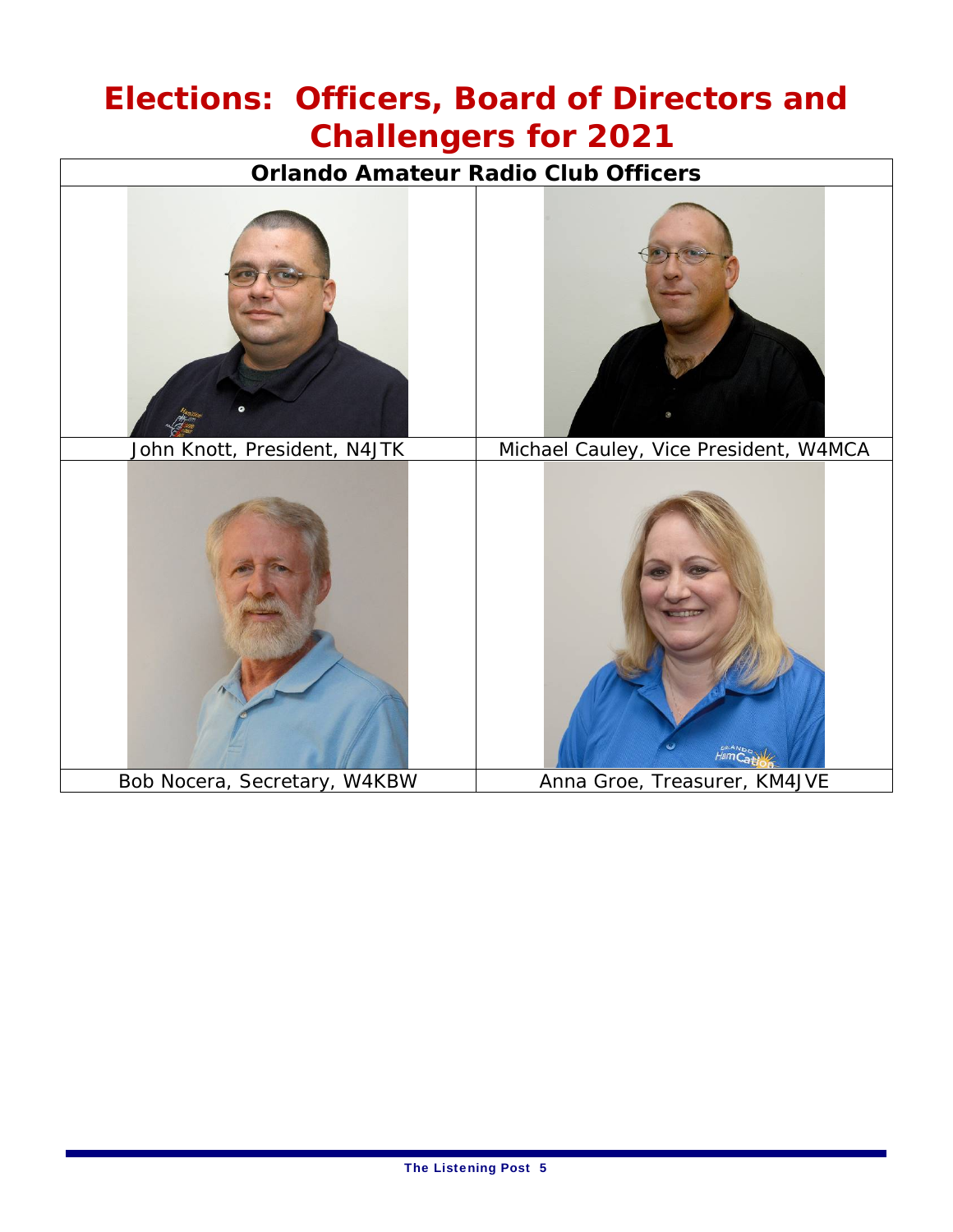| <b>Orlando Amateur Radio Club Board of Directors</b> |                                              |                                         |  |
|------------------------------------------------------|----------------------------------------------|-----------------------------------------|--|
|                                                      | KK4VRP<br>Tony<br>HamC                       |                                         |  |
| Bob Cumming, Board Member,<br>W2BZY                  | Tony Darnell, Board Member,<br><b>KK4VRP</b> | James Deuel, Board Member,<br>N0XIA     |  |
|                                                      |                                              |                                         |  |
| Frank Gergits, Board Member,<br>KC9GNQ               | Dean Groe, Board Member,<br>KD4TWJ           | Frank Tagliani, Board Member,<br>KD4EZW |  |

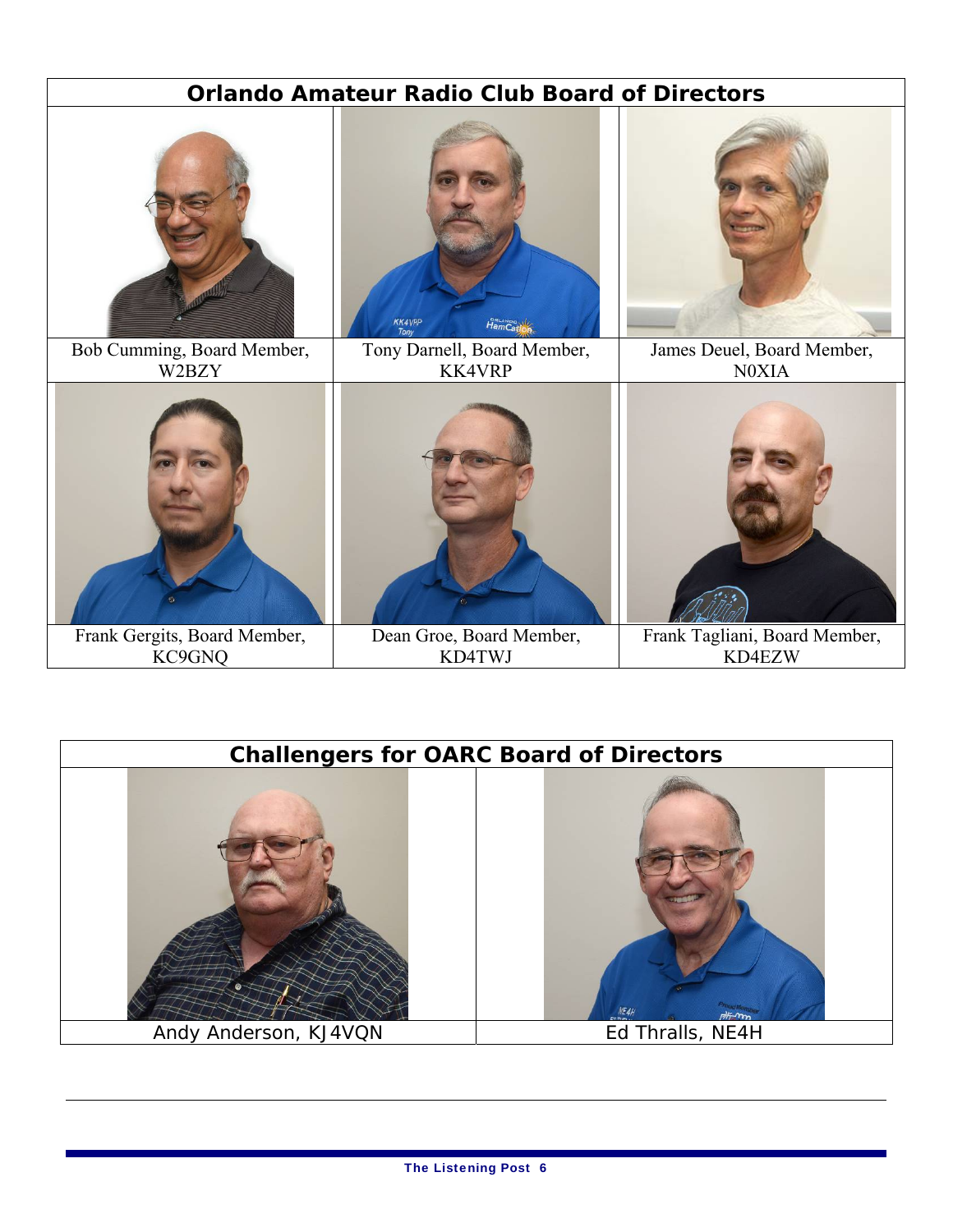#### **James Deuel, N0XIA**

Running for 1 of 6 Board of Directors position.

From 1960 to 1974 I grew up in Orlando before moving to Los Angeles where I got my Technician license (WB6DGK) in 1976. This was also the time I went to trade school in electronics. From California I moved to New Mexico and then Colorado where I changed my call to N0XIA. Colorado is where I finally became a General and then Extra due to a high interest in HF digital modes that lot of the local hams



were playing with (Pactor at the time). I moved back to Florida in 2005 and joined the Orlando Amateur Radio Club. Why did I join the OARC? I did not know what clubs were here. My step-father's brother, Herbert Ford, KF4WW (SK), was a member so I joined. Can I call that a family tradition?

Orlando is where I got to experience my first ham convention (HamCation). It is something I had never experienced before and I have been volunteering ever since. With my electronic background in communications, I have also been volunteering to support the club repeaters. Eventually, I have ended up being on the OARC Board of Directors as part of my effort to support the OARC.

I am running again to be on the Board of Directors of the OARC. Six positions are available on the board where there are eight individuals running and you need to decide which six will serve for 2021. Pick the six you would like to see serve the club. The eight that are running have been helping the club in different ways and you cannot go wrong on your choices. No matter what the outcome, I will be here to support the OARC. Thanks for reading.

73, James, N0XIA

#### **Robert (Bob) Cumming, W2BZY**

Running for 1 of 6 Board of Directors positions

Extra Class – first licensed (Novice) 1956 Tech same year. General and Commercial Telegraph in 1962.

Moved from New York to Orlando (Longwood) in 1993 and joined OARC. Became active on All amateur bands from 160M-2M + 70 and 23CM. Soon thereafter started adding bands (222, 902 2304) after becoming involved with the Florida Weak Signal Society. With their prodding added

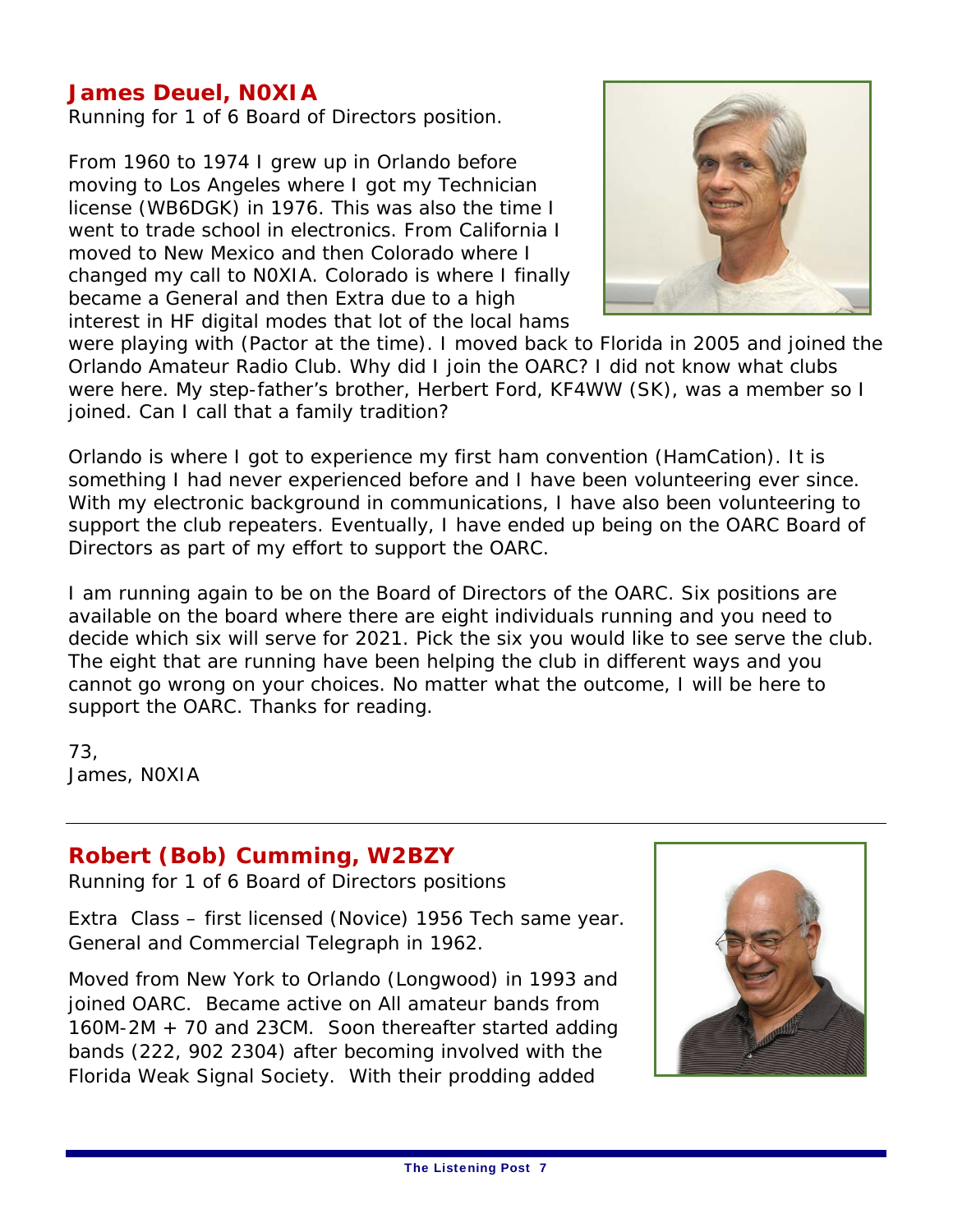3456, 5760 and 10368 MHz, so now active all amateur bands from 160M-3CM (mostly SSB and CW)...

Avid CW operator and Active contester HF and above becoming High Scorer (Winner) for the North Florida Section and Southeast Division January, June and September ARRL VHF Contests and leading the Southeast Division UHF (222Mhz and up) many times. Always active during Field Day.

DXCC = over 230 countries worked - Four Band DXCC (Still need 13 countries on 80M for that 5 band Plaque from the ARRL) – Missing 12 Countries for DXCC on 6M. 6 Meter VUCC – over 500 grid squares worked worldwide and just lacking Hawaii for WAS on 6M.

Served OARC as a Board member, Vice President becoming President with the passing of Wayne Nelson, KB4UT, and remained President for many years, dropping the presidency to Peter Meijers and remaining on the board of the OARC until present.

Commercial Chairman of the Orlando HamCation® for over 10 years

As part of the OARC repeater committee Brought DSTAR to the OARC and helped Hal, KK1B to install the K1XC DSTAR system in Orlando – Later adding W4PLB in Sanford.

ARRL appointments:

Award Checker VHF, HF (DXCC, VUCC, WAC and WAS along with Hal, etc).

Extra Class Volunteer Examiner serving as VE Liaison for OARC and LMARS (Also W5YI and Laurel)

OO (Official Observer) Twice certified but dropped id due to time constraints (Mainly HamCation®)

#### **Dean Groe, KD4TWJ**

Running for 1 of 6 Board of Directors positions

Here are some of the things that I think make me a good fit to serve as a Director for your Orlando Amateur Radio Club. I have included some information on my employment because I think that the experience that I have there compliments the decision making tasks that are part of the OARC Director position.

I have lived in the Orlando area for the last 35 years and I have been employed in IT during that whole

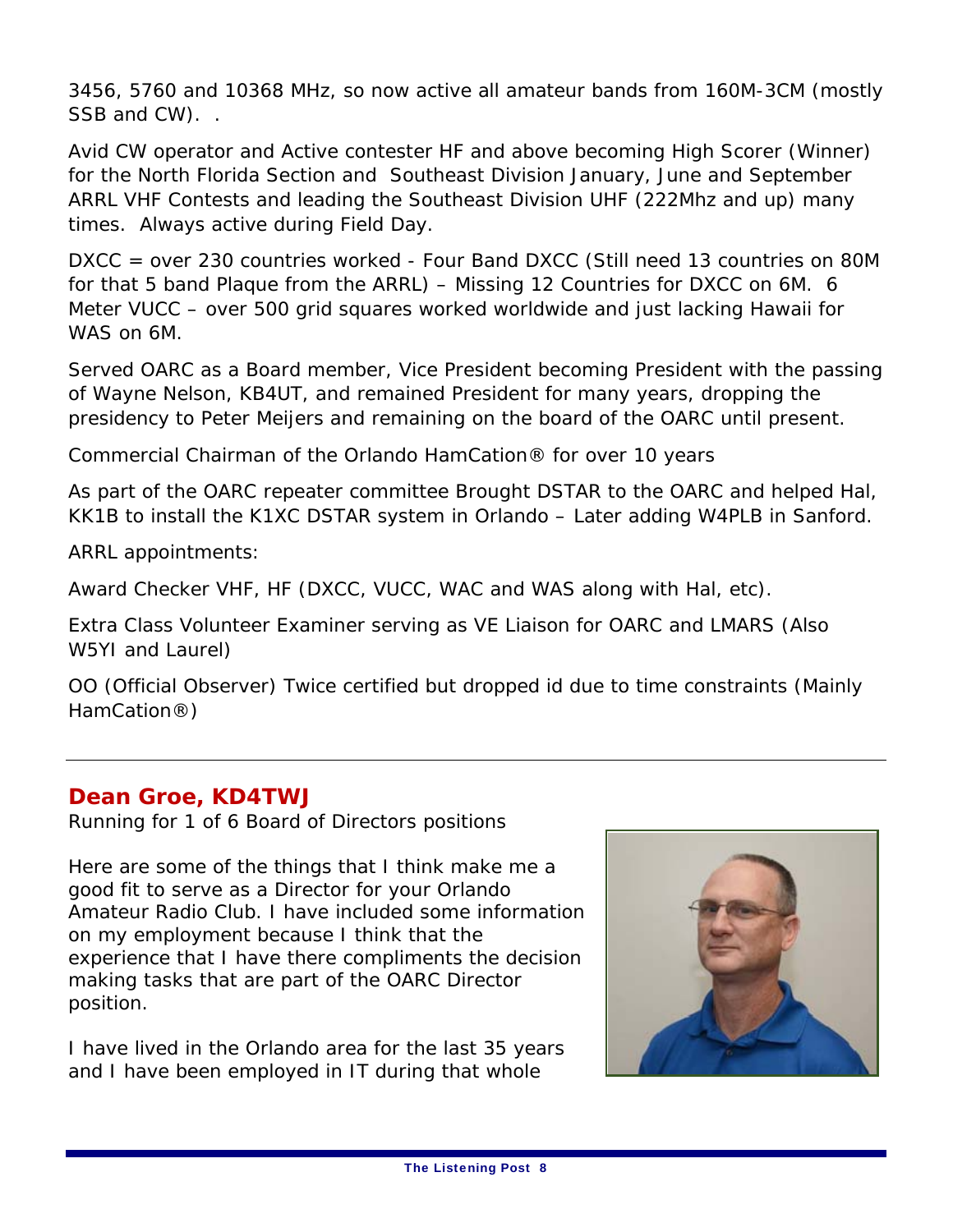time. This has included private sector and government organizations and has involved technology support and large project work.

I have been a HAM for 28 years and have been involved in various repeater, digipeater, Analog VoIP, and Mesh Networking projects here locally.

I have been very active with Orange County ARES for 16 years. I currently serve as the IT Chairman for Orlando HamCation and I have held that position since it was created.

I tend to be a fiscal conservative and take a pragmatic approach to projects and implementation of new Amateur Radio Technologies. While it is great that we see continuous ingenuity and development within the Amateur Radio Service, we also must be judicious in how we use our limited resources and consider the local Amateur Radio community's needs in our decision making.

#### **Frank Tagliani, KD4EZW**

Running for 1 of 6 Board of Directors position

- Ham operator since 1991
- ARRI and LAUREL VE
- AT&T Principal Network Radio Engineer/FirstNet/Cellular – Greater Florida – 30 years
- NYNEX Mobile Communications Senior Radio Engineer – 3 years
- Member of LMARS Board of Director Past; Equipment/Repeater maintenance and design.
- Member of OARC Board of Director Current
- Member of DEARS
- Member of Seminole County ARES/RACES Board of Director Current
- Member of Orange County ARES/RACES
- Security Chairman HamCation<sup>®</sup>
- All Souls Catholic Church Knights of Columbus Council Trustee Current; Deputy Grand Knight – Past

Would like to continue to serve the club as Director, while offering members and staff assistance in programming radios, hotspots, repeaters, etc.

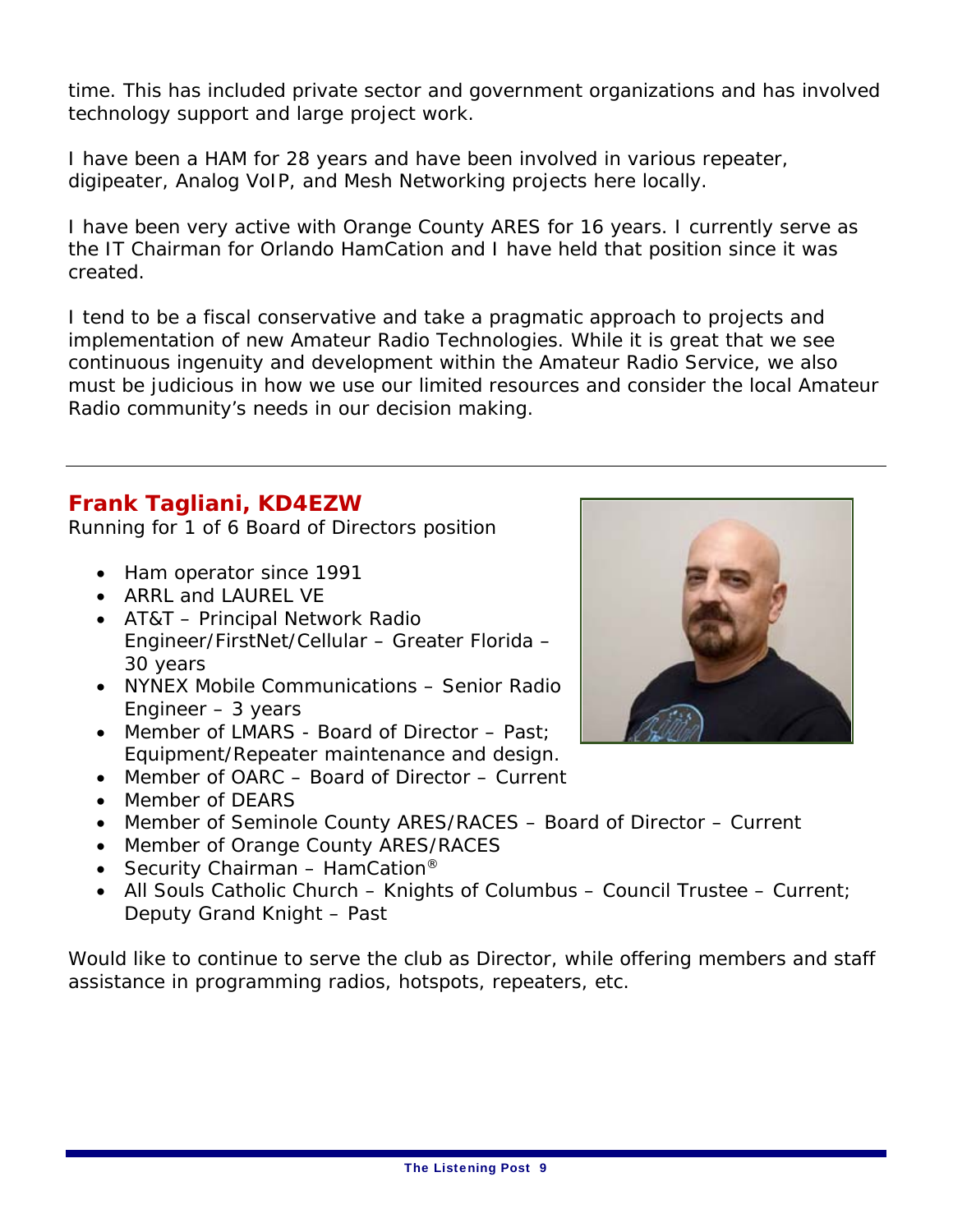#### **Tony Darnell, KK4VRP**

Running for 1 of 6 Board of Directors positions

I have been with OARC for 7 years, and on the Board as a Director for the last few.

I am also Security Co-Chair for HamCation® and while it may be a lot of work - it is one of the most fun things I've had the pleasure of doing - so much so, my wife Julie also became licensed and volunteers as a Chair for HamCation® as Transportation Chair.

I am also a member of Orange County ARES and LMARS and certainly miss our in-person meetings.



I've always had a love for two-way radios, it started back when i was a teenager but I did not become licensed until 2013, when I met a man who is a HAM operator (Shawn G) and it sparked my interest back up and the spark has been back with me ever since. I just really enjoy the hobby. I loved it so much that after obtaining my Technician license I upgraded every year until I got my Extra and also obtained Volunteer Examiner certification in order to assist with exams.

I thoroughly enjoy being on the Board of Directors and a part of such a great organization such as OARC. Regardless, if I am elected again I will be available to the Board and Club for anything that is needed.

I can't wait to see everyone in person again once we can resume in-person meetings.

#### **Frank Gergits, KC9GNQ**

Running for 1 of 6 Board of Directors positions

I am running for a Board of Directors position with the Orlando Amateur Radio Club. I have been a member of the club for about five years, and have held a director's position for two years.

I have been the on-site ticket chairman for Orlando Hamcation® for the last three years and I am also on the Silent Key Committee for the club. In 2019 I received the Outstanding Ham Award in appreciation of service and dedication to the Orlando Amateur Radio Club.

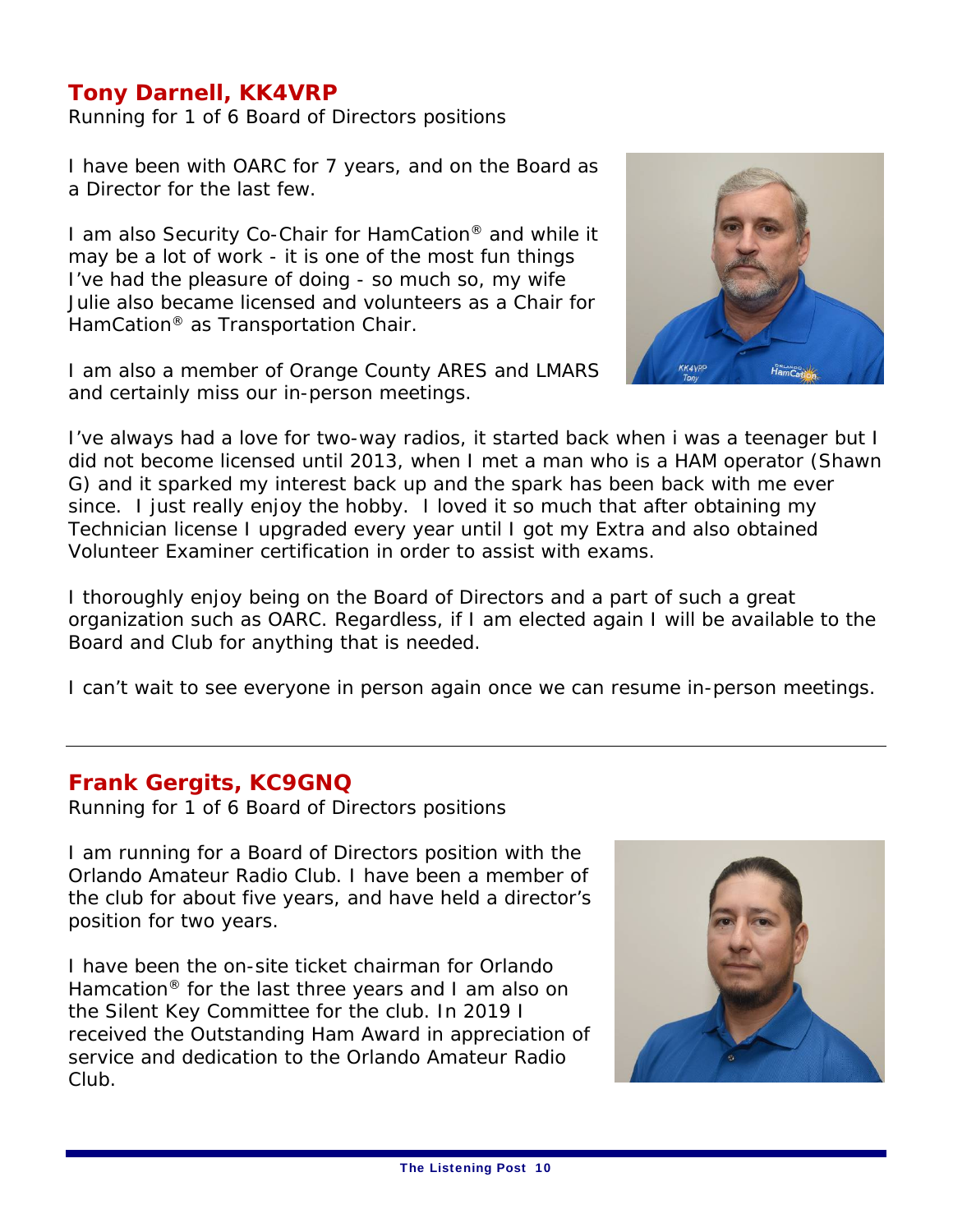I hold a General class license and enjoy HF as well as the many digital voice modes. You can usually find me sitting at the back table during our monthly meetings programming a radio for another ham, or discussing hotspots or some other aspect of amateur radio. I have enjoyed being one of the directors and I hope you will allow me to continue to serve the club.

#### **Ed Thralls, NE4H**

Running for 1 of 6 Board of Directors positions

Extra Class – first licensed in 1977 as WD6CKU and received my current call in 1980. Other calls held include KB6KV, KB4ZK and HP2XYE. Also a Navy MARS Operator (NNN0OWU) during the Vietnam War.

As a hobby for over 44 years, I am most interested in HF CW, SSB and DYI antenna construction. Sometimes you can hear me locally on UFH/VHF.



After retiring from the US Navy in 1989, I became a member of OARC. I worked several Field Days with the club when the Field Days were held at Camp Ithiel in Gotha, FL. The food cooked outdoors was great and the camaraderie was even better. My membership lapsed until 2015 when I once more joined OARC.

I do keep a paper log of my amateur radio activities and record that information to LOTW. I try my best to make at least one contact each evening when I get home. For the last three years, the only days I have missed were due to hospital stays for minor surgeries. Morse code has become my mainstay and now that it is not mandatory, it is more fun than it ever was. My operating conditions include a 100 watt transceiver, a 5-band trapped vertical antenna and a homebrewed inverted Vee for 40 meters. Earned WAS and DXCC (239 countries). I hope to complete 5-band WAS this year and 5-Band DXCC next year.

This is my second attempt to become an OARC Board Member. My activities in the club and amateur radio hobby include:

- Received the OARC President's Award in 2016 for "Jumping In" as Co-Editor and now Editor of the club newsletter, *The Listening Post*.
- RV Co-Chairman for HamCation® for four years.
- Helped with set up at Field Days for several years.
- ARRL Registered Licensing Instructor
- ARRL and Laurel Volunteer Examiner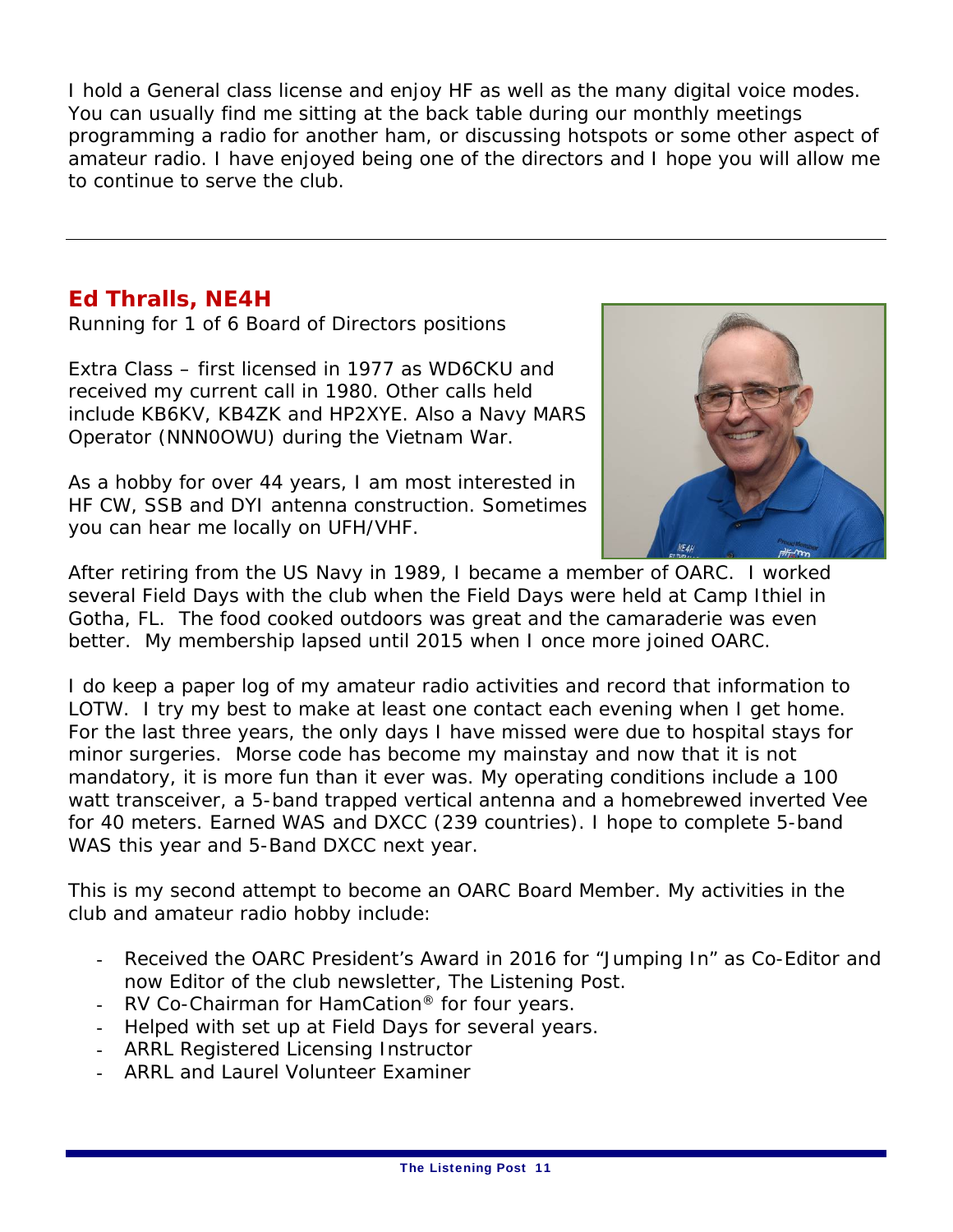- o Assisted with administering exams prior to club meetings (when we met at Beardall Senior Center) for several years.
- o Assisted with grading exams at the Central Florida Fairgrounds during HamCation® Special Event 2021.
- Moderator for two virtual presentations made during HamCation Special Event 2021.
- Committee member for selecting the Carole Perry Educator of the Year Award that was also presented during HamCation® Special Event 2021.
- Member of the Citrus 45 Chapter of the Quarter Century Wireless Association (QCWA).

I enjoy seeing our club being active in the community. I want to be part of the planning and support that goes into those events. I would like to see younger people and more youth at our club meetings, both in person and virtually. With my upcoming retirement this year, I will have more time to work for the club and you, the club members. I hope it will be as an OARC Board Member.

Please vote for me.

### **YOTA Region 1 Taking Cautious Approach to COVID-19 and YOTA Camps**

**(The ARRL Letter of March 18, 2021)**

The IARU Region 1 (IARU-R1) Youth Working Group has said no youth events will take place before mid-June, and that it will review those scheduled for later in the year as the pandemic situation evolves. The group said these events make social distancing difficult, and it doesn't believe it would be possible for them to take place safely. Other 2021 events will remain on the calendar for the time being.



"The position on the [COVID-19] pandemic remains serious and unpredictable," the group said. "Governments everywhere struggle with balancing the health of their economies with the health of their populations. The vaccine rollout seems likely to take most of this year and even then, the impact of mutant strains of the virus and national quarantine requirements are difficult to predict."

IARU Region 1 has planned several in-person events for 2021 in the Youth, amateur radio direction finding (ARDF), and highspeed telegraphy competition (HST) areas. A workshop for member-societies is also on the calendar. Whether these will take place as scheduled remains up in the air.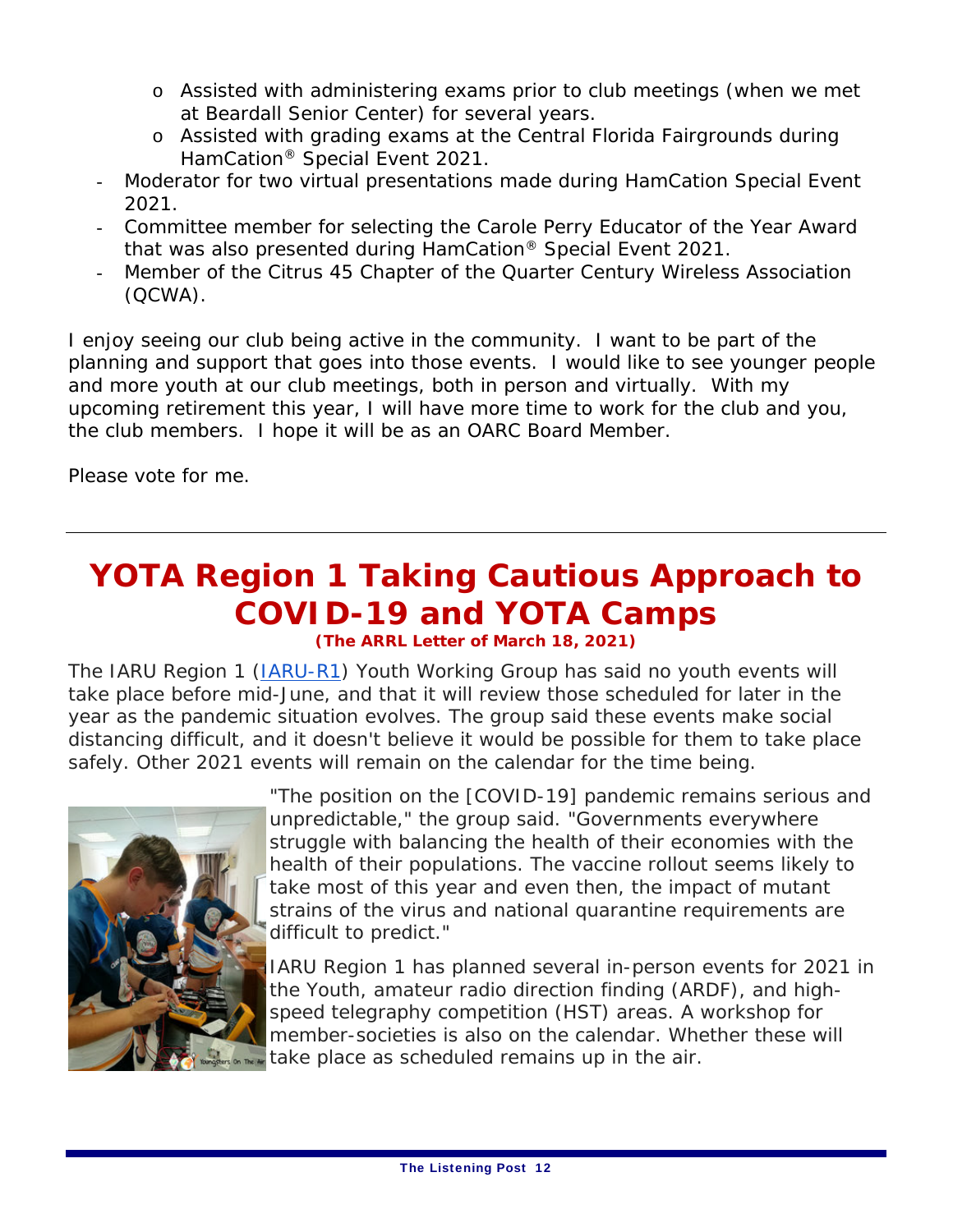IARU-R1 has said it will review the forecast evolution of the pandemic sufficiently before each event to decide whether it will take place. "Generally, this will be 4 months prior to the scheduled date," IARU-R1 said. "[That way,] those planning to attend should have sufficient time to make the necessary travel arrangements."

IARU Region 1 said it wants to make sure that any events taking place do so in an environment that respects national requirements for pandemic control and does not place the health and well-being of participants at risk.

### **ARRL Interview Explains Background of Ham Radio in Space Film Short**

**(The ARRL Letter for February 25, 2021)** 

Josh Tanner, the Australian filmmaker who produced the thriller *Decommissioned* by Perception Pictures, has explained how he came up with the idea to develop the movie short. In the approximately 6-minute film, SuitSat returns in the future to haunt International Space Station commander "Diaz," played by Joey Vieira, who



spots SuitSat, the surplus Russian *Orlan* spacesuit that Amateur Radio on the International Space Station (ARISS) turned into an amateur radio satellite several years ago .

An exclusive ARRL video interview premiering on Saturday, February 27, brings together Tanner, who directed the sci-fi horror film about an eerie ham-radio-in-space **F**reencounter, and ARISS-International

Chair Frank Bauer, KA3HDO. In the interview, conducted by ARRL volunteer Josh

Nass, KI6NAZ, of the popular YouTube channel Ham Radio Crash Course, Tanner described the uniquely creative and technical aspects of the filmmaking involved in *Decommissioned* and its connection with the reallife *SuitSat-1.*

"My wife, Jade, who is also a co-writer of this short film, and I are both really obsessed with space, and we discovered SuitSat on Wikipedia," Tanner said in the interview. "It was an initial sort of two-pronged reaction. One, this is genius. It's amazing that they did this; I'd never heard this before. And the second one was, this is

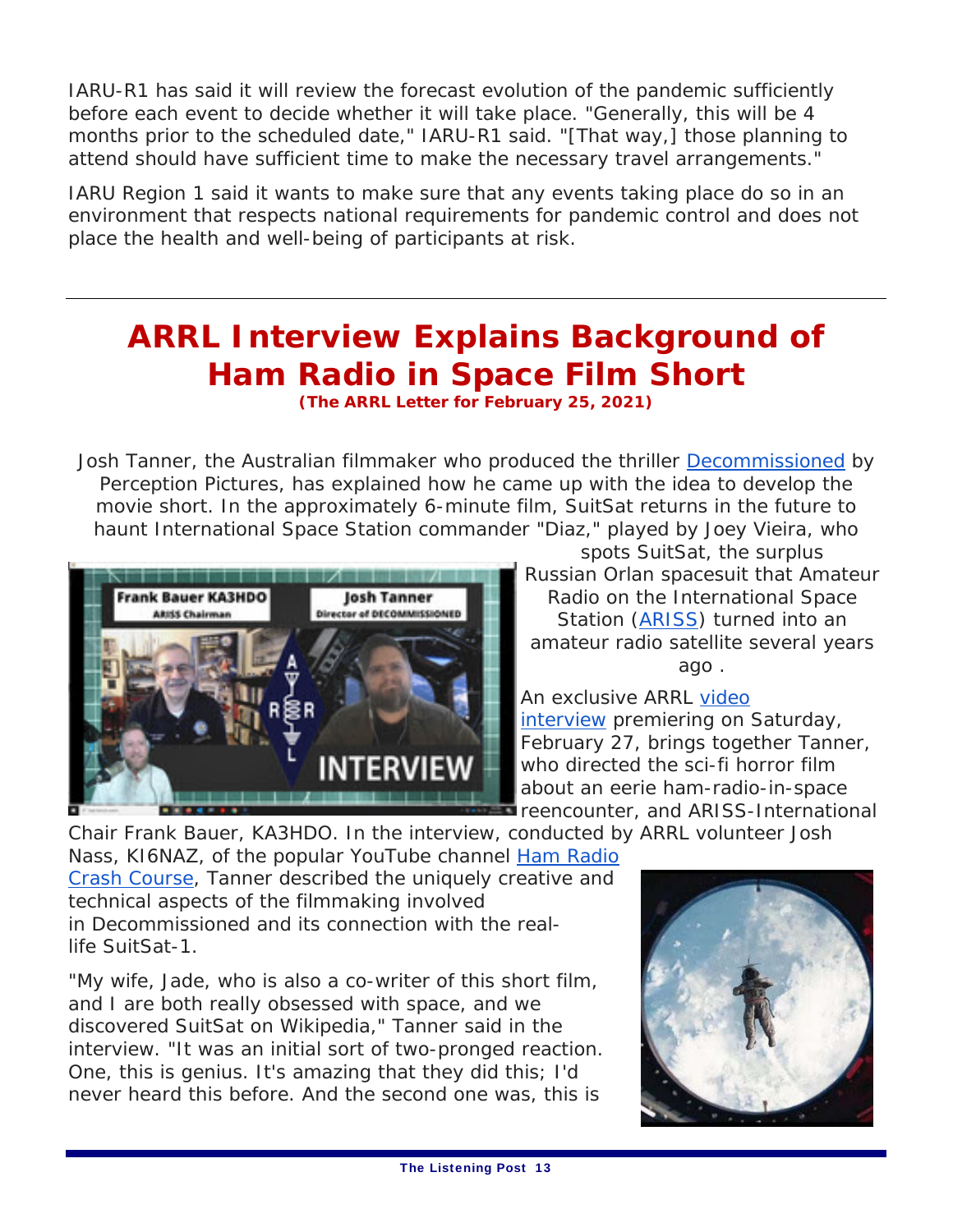kinda creepy...that they had what looks like a stranded, dead astronaut floating around the Earth...and there were voices of children being transmitted from it."

*SuitSat-1* transmitted a voice message, "This is SuitSat-1 RS0RS!", in several languages, plus telemetry and a slow-scan TV image on an 8-minute cycle as it orbited Earth.

Tanner said a lot of the films he produces involve "pieces of history that are rather quite odd or interesting that maybe a lot of people don't know about."



Bauer described the background of the 2006 SuitSat project, which involved ARISS's relationship with Sergey Samburov, RV3DR. Samburov was "the initial brainchild" behind the *SuitSat-1* concept, and ARISS ran with it, Bauer recounted.

"We had 3 weeks to pull it all together and get it ready for launch," Bauer said, and that included getting safety approvals. *SuitSat-1* operated for about 2 weeks, and a contest of sorts evolved to guess when it would burn up in the atmosphere, which wasn't until about 6 months

later. A *SuitSat-2* was launched from the ISS several years later.

Tanner said the *Decommissioned* script was written about 3 years ago, but creating the realistic atmosphere and sets involved a number of complexities, which was "very expensive," he revealed. A big push toward using video game engine technology in feature-film development made it possible. *Decommissioned* was produced using a game engine called *Unreal Engine*, which was also used to produce the TV show *The Mandalorian*.

Grab your popcorn and avoid a spoiler. ARRL recommends viewing the short film before watching the 45-minute interview. The interview premieres on ARRL's YouTube channel, Saturday, February 27, at 1600 UTC.

ARRL reminds interested schools and educational organizations in the US that the latest window to submit proposals to host scheduled ham radio contacts with an ISS crew



member opened on February 15. Contacts would be scheduled January 1 - June 30, 2022. Proposals are due to ARISS by 0759 UTC on April 1.

In the US, ARRL is a partner in the ARISS program, along with AMSAT, NASA, and the ISS National Lab, which has kept amateur radio on the air from the International Space Station for 20 years.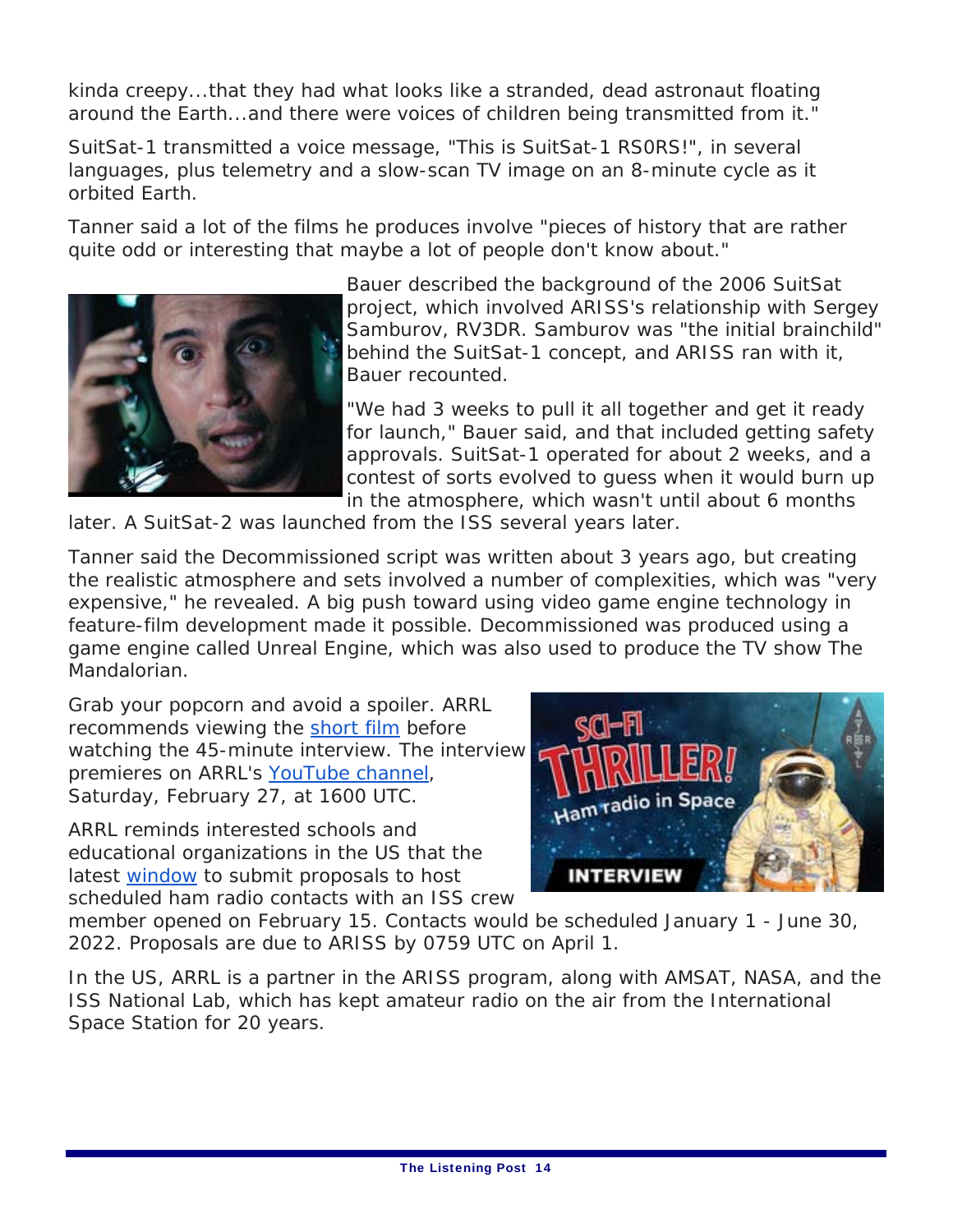### **Did Someone say "Donuts"?: Amateur Radio Helping to Fill Earthquake Report "Donut Holes"**

**(The ARRL Letter for February 25, 2021)**

An article describing how radio amateurs can help fill the information "donut hole" by providing post-earthquake "Did You Feel It" (DYFI) reports via Winlink HF radio email appeared on February 22 in the American Geophysical Union (AGU) magazine *Eos*. As the article points out, "Ham radio networks gear up to provide real-time, on-theground information about earthquake shaking and damage when other communication pathways are knocked out of commission." Authors of the article were David J. Wald of the US Geological Survey (USGS), Vincent Quitoriano, and Oliver Dully, K6OLI.

As the article explains, DYFI uses a questionnaire to gather individuals' experiences and observations, and USGS uses the information to evaluate the shaking intensity at that person's location. DYFI has been in operation since 1999 in the US and 15 years around the world, during which the USGS has gathered more than 5 million individual



DYFI intensity reports.

The article notes that a potential problem is that "public access to it may be compromised as a result of strong earthquake shaking," with affected individuals experiencing power and communication outages or may be distracted by more immediate priorities.

"USGS and other global seismic network operators have witnessed felt report 'donut holes' in areas of strong shaking due to loss of internet communication," the article said, "most recently during the magnitude-5.7 earthquake that hit near Salt Lake City in March 2020." The article suggested that "alternative pathways" of communication are needed to "gather important ground-truth shaking

data with minimal delay." And this is where amateur radio groups come into play.

"We now expect to sample the donut hole with the help of amateur radio groups worldwide," the article's authors said. "These groups can mobilize a significant number of licensed radio operators after a strong earthquake, especially near large population centers, ensuring a baseline level of macroseismic intensity reporting even in heavily affected areas."



As the article explains, USGS has partnered with Winlink, a radio email platform with more than 28,000 users worldwide, and with ARRL Amateur Radio Emergency Service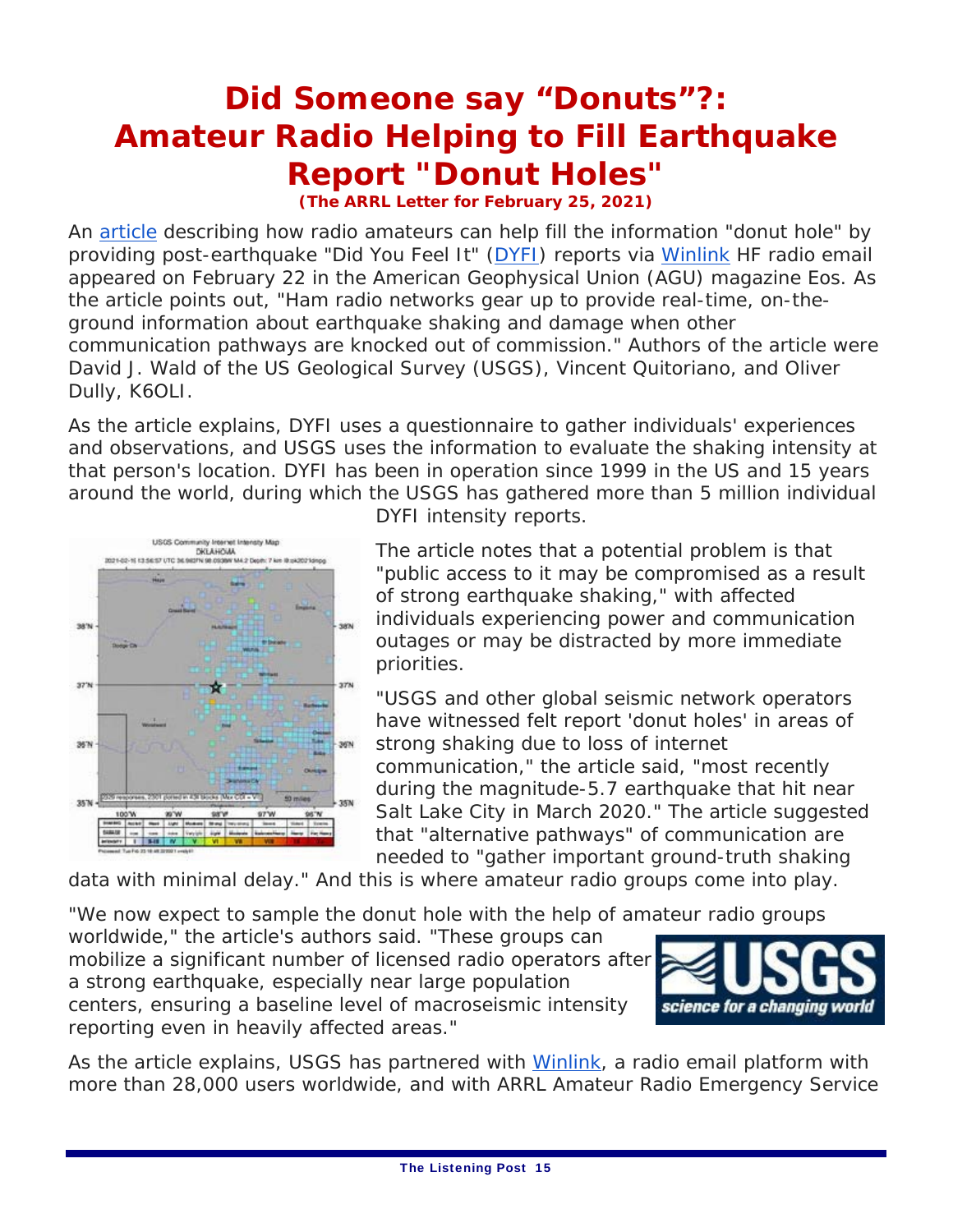(ARES®) members. Winlink adapted the USGS DYFI questionnaire to its platform, and this version is now available to all radio amateurs, the article said.

### **ARISS Ham Station in Columbus Module Is Once Again Operational**

**(The ARRL Letter for March 18, 2021)**

Some 6 weeks after going silent following a spacewalk that installed new antenna cabling, the Amateur Radio on the International Space Station (ARISS) ham station in the Columbus module is once again operational. The Columbus station, which typically



uses the call sign NA1SS, is the primary ARISS amateur radio station used for school contacts and other activities. The problem arose after a January 27 spacewalk replaced a coax feed line installed 11 years ago with another built by the European Space Agency (ESA) and Airbus.

While the specific cause of the problem has not yet been determined, a March 13 spacewalk that restored the antenna cabling to its original configuration provided the cure. The plan to return the ARISS cabling to its original

configuration had been a "contingency task" for a March 5 spacewalk, but the astronauts ran out of time. The ARISS work was appended to the to-do list for astronauts Mike Hopkins, KF5LJG, and Victor Glover, KI5BKC, to complete a week later.

During the weekend spacewalk, Hopkins swapped out a cable for the Bartolomeo commercial payload-handling platform that had been installed in series with the ARISS VHF-UHF antenna feed line, returning

the ARISS system to its pre-January 27 configuration. Hopkins raised a question concerning a sharp bend in the cable near a connector, but no further adjustments were possible.

On March 14, ARISS was able to confirm the operation's success when Automatic Packet Reporting System (APRS) signals on 145.825 MHz were heard in California, Utah, and Idaho as the ISS passed overhead. ARISS team member Christy Hunter, KB6LTY, was able to digipeat through NA1SS during the pass. With additional confirmation from stations in



South America and the Middle East, ARISS declared the radio system operational again.

Work during the March 13 spacewalk also made Bartolomeo operational. "Yesterday was a great day for all!" Bauer said. "Ad astra!"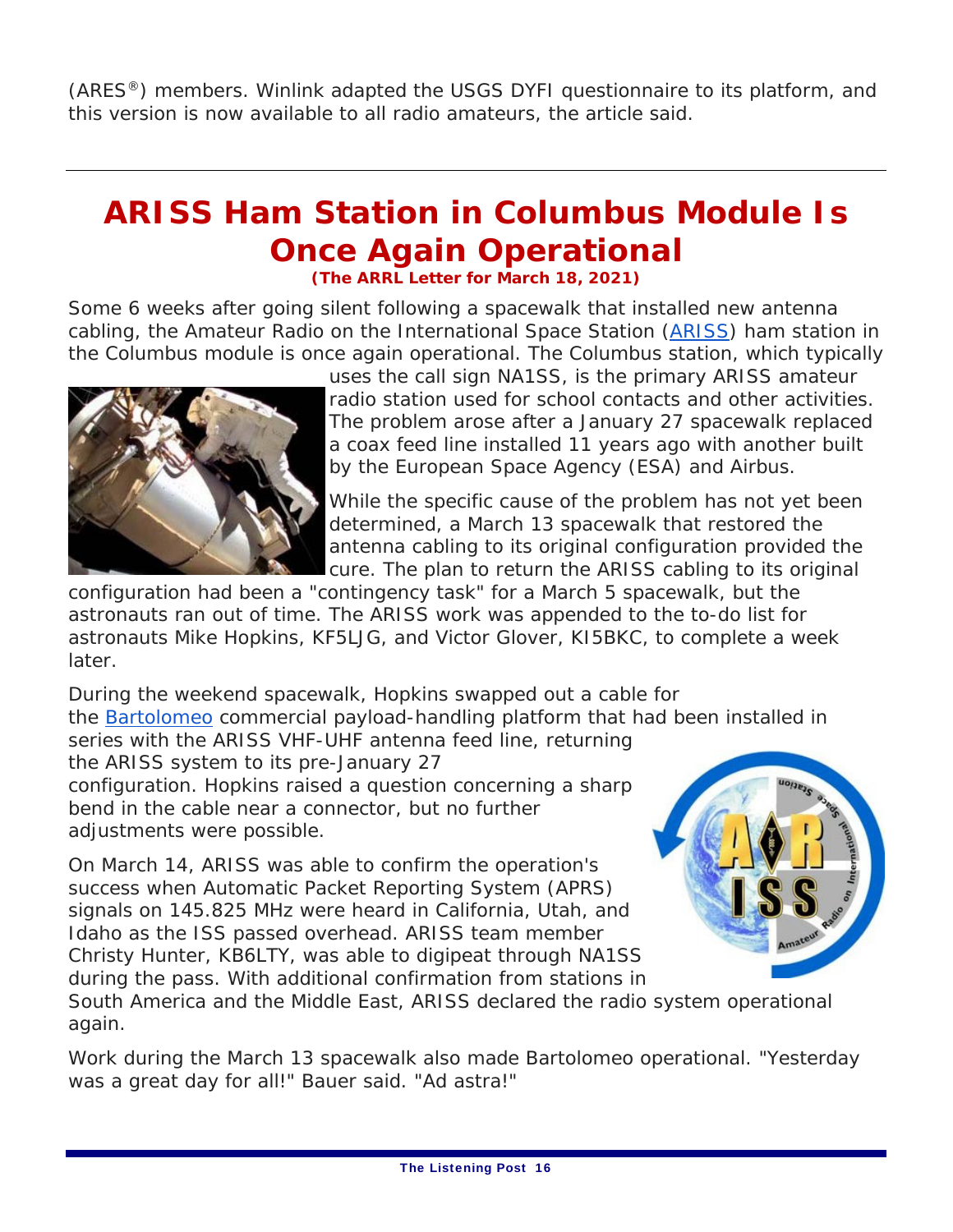### **North Carolina Radio Amateurs Adapt Tailgating Hamfest to the COVID-19 Pandemic**

**(The ARRL Letter for March 4, 2021)**

With many in-person hamfests canceled due to the COVID-19 pandemic, some radio amateurs in Raleigh, North Carolina, have come up with a way to adapt with a

tailgate hamfest in an unused shopping center parking area. The event grew out of the so-called Ham Radio Taco Thursdays, begun many years ago by ARRL Life Member Alan Pitegoff, AB4OZ.

Pitegoff had to put his event on hold when the pandemic erupted. It was suggested that hams could gather and socialize at a safe distance by having a Taco Thursday with the taco truck outside in an adjacent empty parking lot. That event was a success, with participants remaining at their vehicles and bringing their own chairs. That success inspired holding a tailgate hamfest in the same spot, and it's now turned into a monthly event, called the AB4OZ Hamfest.



Pitegoff said Taco Thursday started collecting more people -- up to 15 or so -- and when Taco Bell closed due to the pandemic, the event moved to a Thursday on-theair net, with one requirement -- that participants could not talk about COVID-19.

The tailgate hamfest was established at the new location and held once a month on Saturday at 10 AM.

"I think this is a great, uplifting, and positive experience for all of us hams to get out and socialize," participant Charles Murray, KI4DCR, said. "We might not be able to have a big hamfest, but these micro tailgate hamfests might be the future for a good while. I've met a lot of good people. There's a lot of cool stuff out here. The weather's great, you know, and there's plenty of space for everybody to be socially distanced. I think it's fantastic." *-- Thanks to Martin Brossman, KI4CFS*

### **Approaches to Tackle Noise Problems Vary, Remedies Elusive**

**(The ARRL Letter for March 4, 2021)**

RF noise is a frequent discussion topic among radio amateurs. A proliferation of electronics has cluttered and complicated the noise environment; it's not just power lines anymore. Unless isolated from civilization, most hams experience RF interference (RFI) and spectrum scopes on modern transceivers can make it much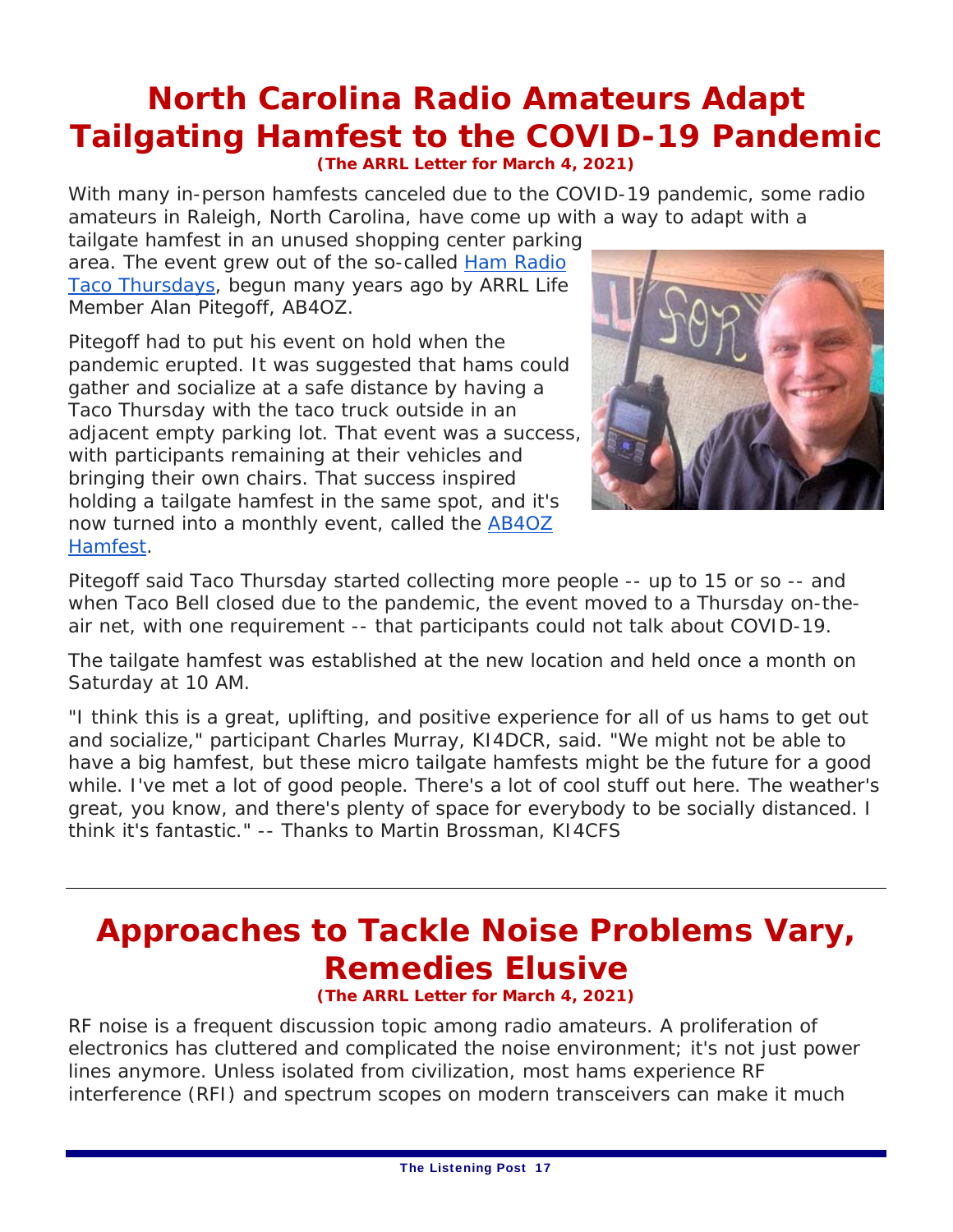more apparent. Various approaches to address the apparently worsening noise floor have been taken around the world, some addressing lax regulation.



SCOPE "We all want to enhance our ability to copy the weak ones by increasing our signal-to-noise ratio," Alan Higbie, K0AV, said in his March/April *NCJ* article, "Tracking RFI with an SDR One Source at a Time." He suggests practical methods for individual radio amateurs to improve their own noise environment. "We can do that by reducing the noise on each band that we operate. Lowering the noise floor increases the relative strength of weak signals. Those who live in typical residential environments find that locating and eliminating RFI sources is a never-ending process. It is much like weeding a garden."

The International Amateur Radio Union (*IARU*) warns against complacency. "Radio amateurs cannot sit back, because even if the desired noise limits are agreed, there are many rogue manufacturers

and dealers who will happily sell noise-generating devices, leaving out filter circuits to cut costs," IARU said. The IARU has urged member-societies to get involved.

The FCC Technological Advisory Council (TAC) -- a Commission advisory group -- initiated an inquiry in 2016 looking into changes and trends to the radio spectrum noise floor to determine whether noise is increasing and, if so, by how much. The TAC had encouraged the FCC to undertake a comprehensive noise study in 1998, and cautioned the FCC against implementing new spectrum management techniques or initiatives without first concluding one. In 2017, the FCC Office of Engineering and Technology (OET) invited comments on a series of (TAC) spectrum-



**Small household "wall warts" are typically noisy switching power supplies.**

management questions. ARRL, in its comments, took the opportunity to strongly urge the FCC to reinstate the 2016 TAC noise floor study, which, ARRL asserted, was terminated before it even got started. ARRL urged the FCC to "depart from the traditional regulatory model" that placed limits only on transmitters and called for "a 'holistic' approach to transmitter and receiver performance." Greg Lapin, N9GL, represents ARRL on the TAC and chairs the ARRL RF Safety Committee. "Perhaps the best result that we obtained was an indication that illegal.

Greg Lapin, N9GL, represents ARRL on the TAC and chairs the ARRL RF Safety Committee. "Perhaps the best result that we obtained was an indication that illegal devices, mainly LED lights, were in circulation, and the Enforcement Bureau agreed to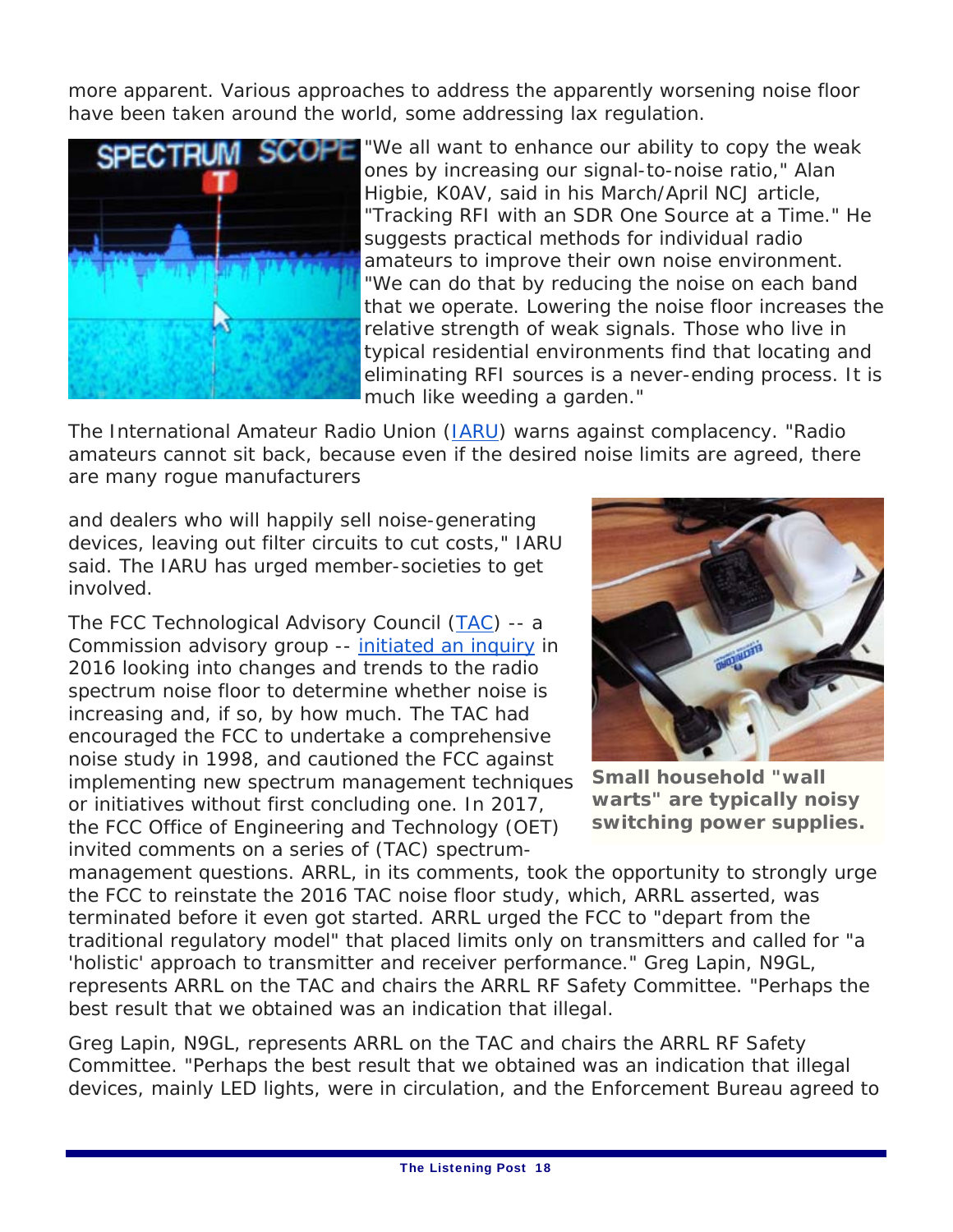

look into it," he told ARRL. "We never heard what they found out, but recently, I was buying some LED bulbs over the internet from a site in Texas, and they were selling non-FCC approved lights - and didn't seem to care." Lapin said his complaint went nowhere, and the TAC's focus has been nudged in the direction of addressing 5G issues.

> The Deutscher Amateur Radio Club (DARC) has been working on developing a noise-measurement system that

approximates methods used by the International Telecommunications Union Radiocommunication Sector (ITU-R). DARC reported that 35 of these electrical noise area monitoring systems (ENAMS) have been delivered, and it's seeking another 20 locations as part of the effort to monitor noise interference on the HF bands. DARC said the ENAMS can help to make scientifically reliable statements about interference levels.

IARU sees wireless power transmission (WPT) as an impending major noise threat, especially from WPT electric vehicle (WPT-EV) charging systems. "For the amateur service, given the planned density of WPT-EV systems, it is calculated that there will be a widespread and serious impact in the vicinity of WPT systems" from spurious emissions, said a 2019 *EE Publishers* article, written by "Amateur radio societies concerned about the HF noise floor." The article also said, "To ensure a low probability of harmful interference to radiocommunication services, further study is required."



### **Plans Proceeding for Fall 2021 Willis Island DXpedition**

**(The ARRL Letter of March 11, 2021)**

The team from the Hellenic Amateur Radio Association of Australia (HARAOA) that's planning a November 3 - 13 DXpedition to Willis Island (VK9HR) has expanded by one, and the DXpedition planning is on schedule. A vessel to take the team to Willis Island has been chartered to leave Australia on November 3, returning on November 13. Willis ranks #38 on Club Log's DXCC Most Wanted List. The group announced earlier that it had put off plans

to include a stint from Mellish Reef, last activated in



2017. The ham radio team will be just in time to celebrate the centennial of the island's meteorological facility.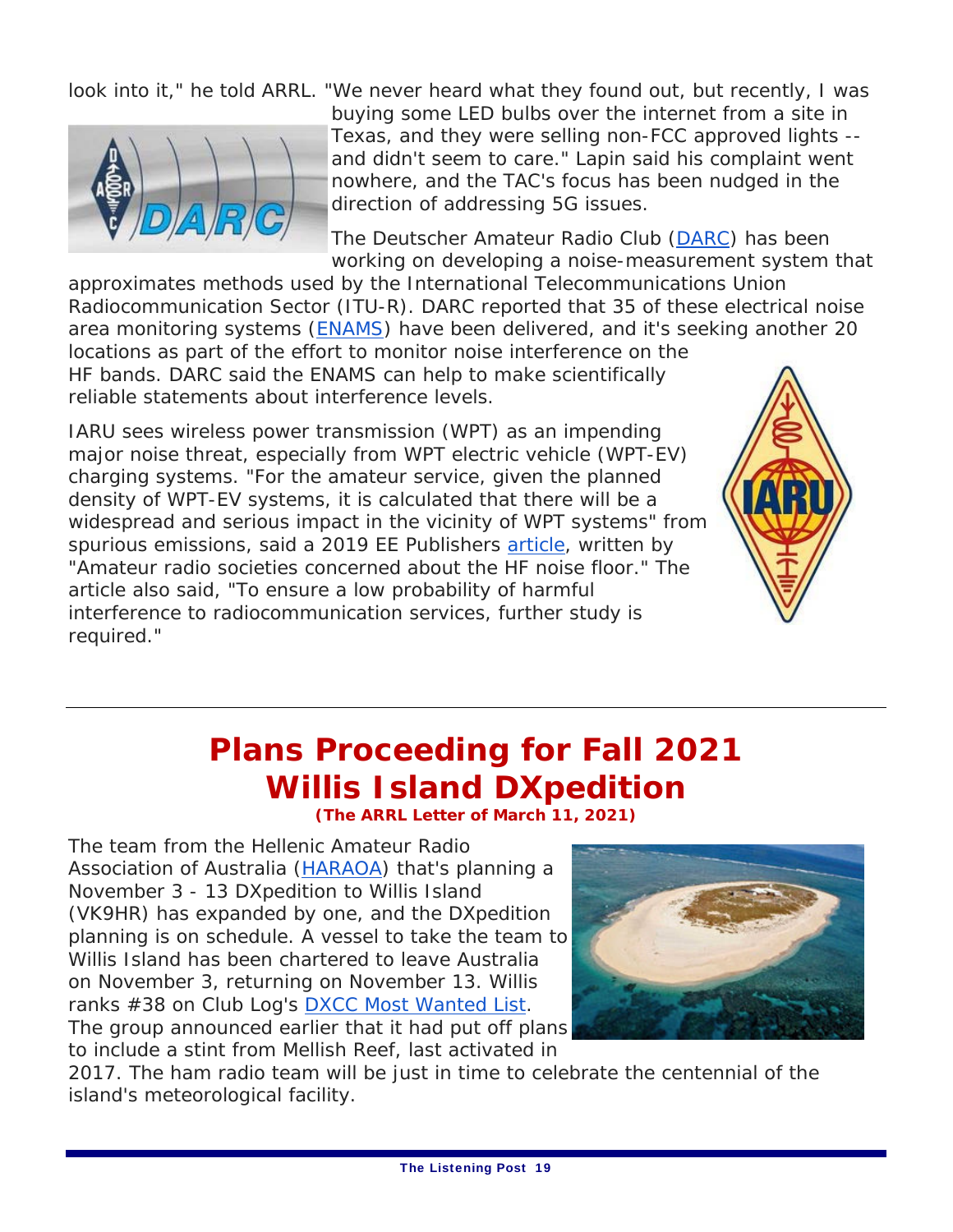"With time away from jobs a consideration for the operators, Mellish is being put off to 2022," said team leader John Chalkiarakis, VK3YP.

While the call sign VK9HR is expected to be renewed in August, Chalkiarakis is trying to get VK9W. "VK9IR will be an additional call sign to be allocated," he said. VK9IR and VK9HR were used for HARAOA's 2011 DXpedition to Lord Howe Island.

Team members for this fall's DXpedition will hail from Australia and New Zealand. They're in the process of obtaining a permit from Parks Australia, which is "required to 'camp' at these Australian Coral Sea marine parks." Chalkiarakis said the most important document is the landing permit, also from Parks Australia. No permit is required to visit these coral sea islands for non-commercial purposes, but a permit application is needed to set up a campsite and to stay overnight on the island.



The now eight-operator team plans to use verticals on 160, 80, 40, and 30 meters, while VDAs (vertical dipole arrays) will be used on 20, 17, 15, 12, and 10 meters. Operation on 6 meters is under consideration. Activity is expected on SSB, CW, and FT8 on 160 through 10 meters. The equipment complement is expected to be Kenwood TS-590S and Icom IC-7300 transceivers with amplifiers on all.

A DXpedition website and logo are in the works. Home

to a meteorological station, Willis Island is in the Coral Sea, off the northeast coast of Australia.

Chalkiarakis also said that he and some friends have been trying to obtain a landing permit for Macquarie Island (VK0M), which is #12 on Club Log's DXCC Most Wanted List, but he conceded that it's nearly impossible to get permission from the Tasmania Parks and Wildlife Service because Macquarie is a protected nature reserve. *-- Thanks to* The Daily DX

#### **Monster Dipole Can Deliver Monster Signal (The ARRL Letter for March 11, 2021)**



A video shows how Gary Watson, ZL3SV, in Nelson, New Zealand, installed an enormous all-band dipole with each leg extending 320 meters (about 1,050 feet). The antenna is multiple wavelengths on HF, and on 20 meters it has a gain of more than 16 dB, Watson says. It hears quite well, too.

A huge 12:1 balun resembling a utility pole power step-down transformer converts the impedance from 50 W unbalanced to 600 W balanced. The wire he uses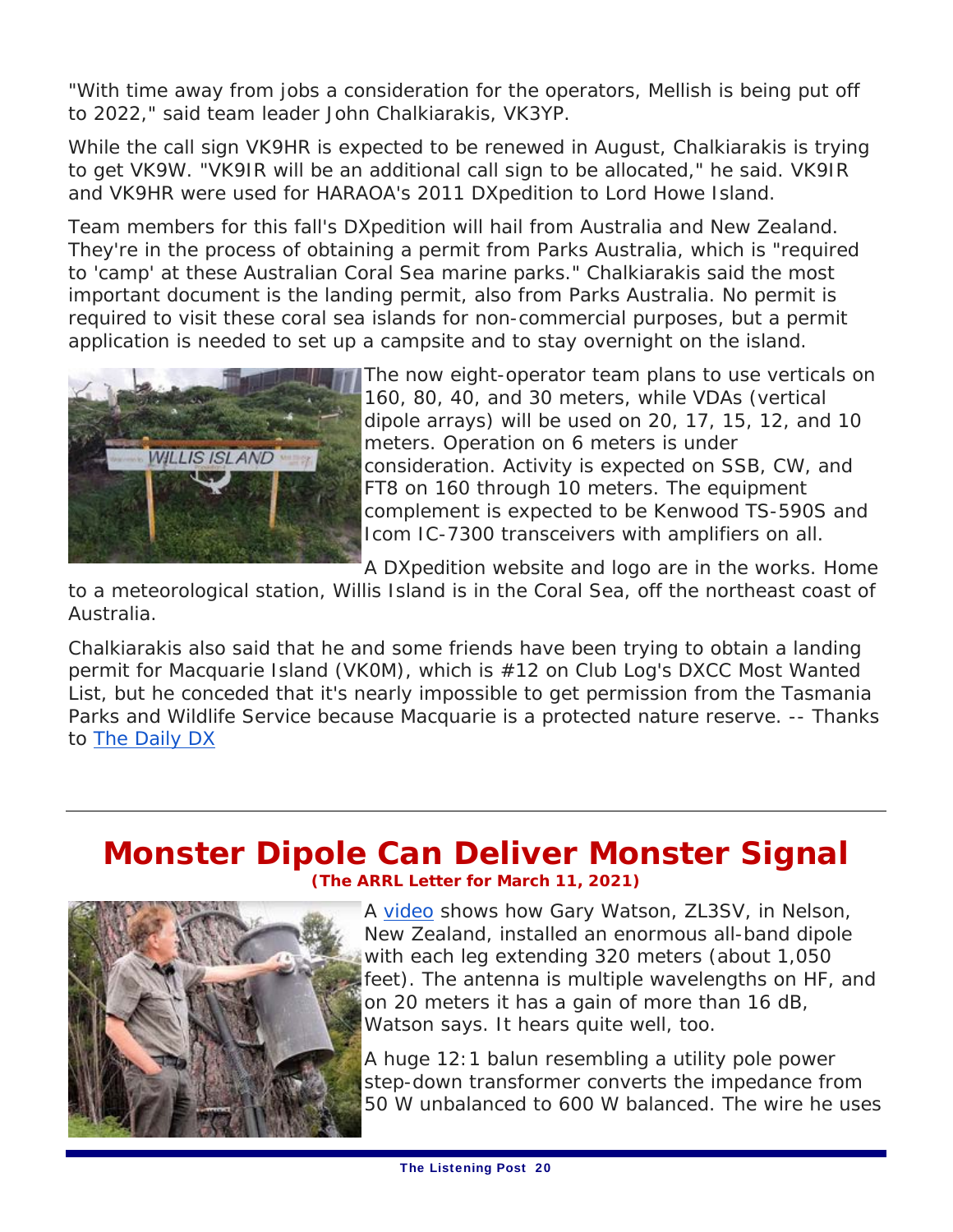for each leg is aluminum-wrapped, power-line cable (10-millimeter cable with wrap), and he uses power-line fittings, because they're designed to handle the wire. The line has a 60-ton breaking strength.

Watson said he made the 600 W ladder line himself and he uses the antenna on all bands, typically running only 200 W. The coaxial feed line goes to his house down a slope from the antenna via a conduit. His home is entirely off the grid, powered by solar power. The noise level is very low at his location, with power lines some distance away, although his solar power system's inverter is nearby.

Watson says he can copy stations with the "monster" antenna that remain undetectable with a half-wave dipole.

#### **Ham Bootcamp Program to be Offered in April (The ARRL Letter of March 11, 2021)**

The Nashua Area Radio Society (NARS) will again offer its popular Ham Bootcamp program on Saturday, April 14. Bootcamp is free and included demonstrations and tutorials designed to help newly licensed Technician-, General-, and Amateur Extraclass hams get on the air. It is also a great opportunity for prospective radio amateurs to learn what the hobby has to offer. Bootcamp additions include "Learning Morse Code." Registration and more information is on the Ham Bootcamp web page. -*Thanks to NARS President Fred Kemmerer, AB1OC* 

### **Comm Academy 2021 Set for Next Month, Online (and Free)**

**(The ARES Letter for March 17,2021)** 

The 2021 Comm Academy is 2 days of training, talks, and information on emergency communications. This year's theme is *Disasters Here, There, and Everywhere - Are We Ready?* Comm Academy is an emergency communications and amateur radio conference to be held April 11-12. Registration is completely free, and you must register to gain access to the complete schedule and academy materials. It is entirely virtual and hosted online.

Headquartered in Seattle, Washington, Comm Academy is attended and supported by organizations including ARES; Auxiliary Communications Service (ACS); EOC Support Teams; RACES; Civil Air Patrol; Coast Guard Auxiliary; REACT; and CERT, among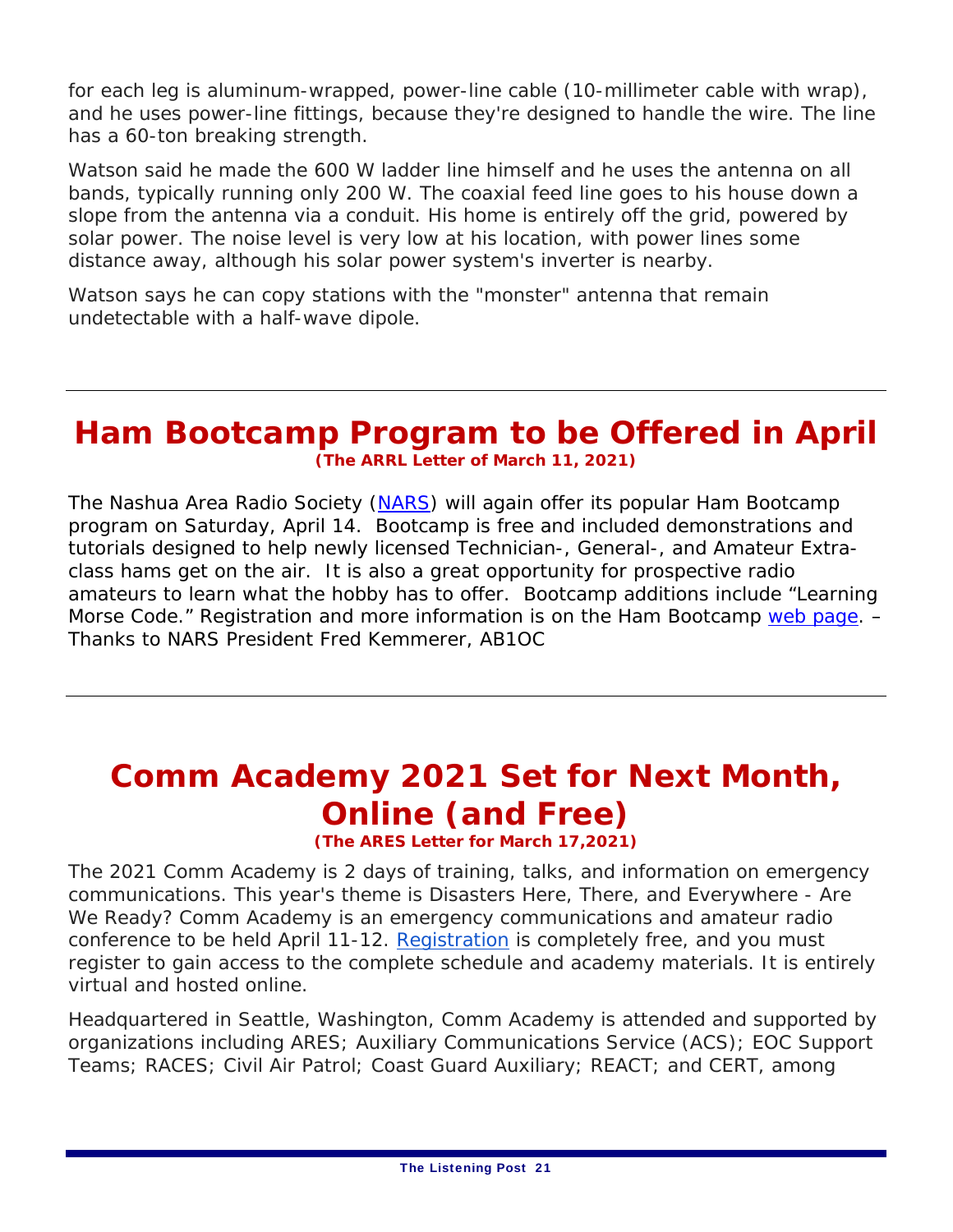others. All interested in emergency and amateur radio communications are welcome. Learn, network, and share your experiences with others.

The Comm Academy steering committee says that the annual event has continued to evolve by presenting keynotes and seminar tracks that engage beginner, intermediate, and advanced users in technologies, served agency support, volunteer management, self-preparedness, and how volunteer and professional communications are used, adapted and improved. The leadership has reviewed how it can preserve the direction and focus of the event while restricted by the pandemic. The event is always focused on education for communications leaders, volunteers, and professionals.

### **QSO Today Virtual Ham Expo Experiences Technical Issues, On-Demand Access Opens**



**(The ARRL Letter for March 18, 2021)**

The QSO Today Virtual Ham Expo attracted thousands of participants over the March 13 - 14 weekend. Taking a different tack than it did for its inaugural event last August, the expo leveraged the capabilities of two virtual event platforms to increase interaction among attendees, speakers, and exhibitors. All did not go smoothly, however.

"Unfortunately, we had many technical issues with the Airmeet presentations and the integration of the vFairs and Airmeet platforms," expo chairman Eric Guth,

4Z1UG/WA6IGR, explained afterward in a message to participants. All recorded presentations are available for attendees during the expo's 30-day on-demand access period, which ends April 16.

ARRL, a QSO Today Virtual Ham Expo partner, enjoyed virtual visits from attendees to its two exhibits. One included staff representatives for Member Services, Radiosport, ARRL Field Day, and Field Services. The other exhibit highlighted the expertise of ARRL Laboratory personnel, who offered technical and practical advice to



those stopping by. On the team were Senior Test Engineer Bob Allison, WB1GCM, who streamed



from inside the Lab's screen room where *QST* "Product Review" testing is conducted, and RFI Engineer Paul Cianciolo, W1VLF, who helped participants deal with pesky noise and interference issues. W1AW Station Manager Joe Carcia, NJ1Q, conducted virtual tours of the Hiram Percy Maxim Memorial Station all weekend.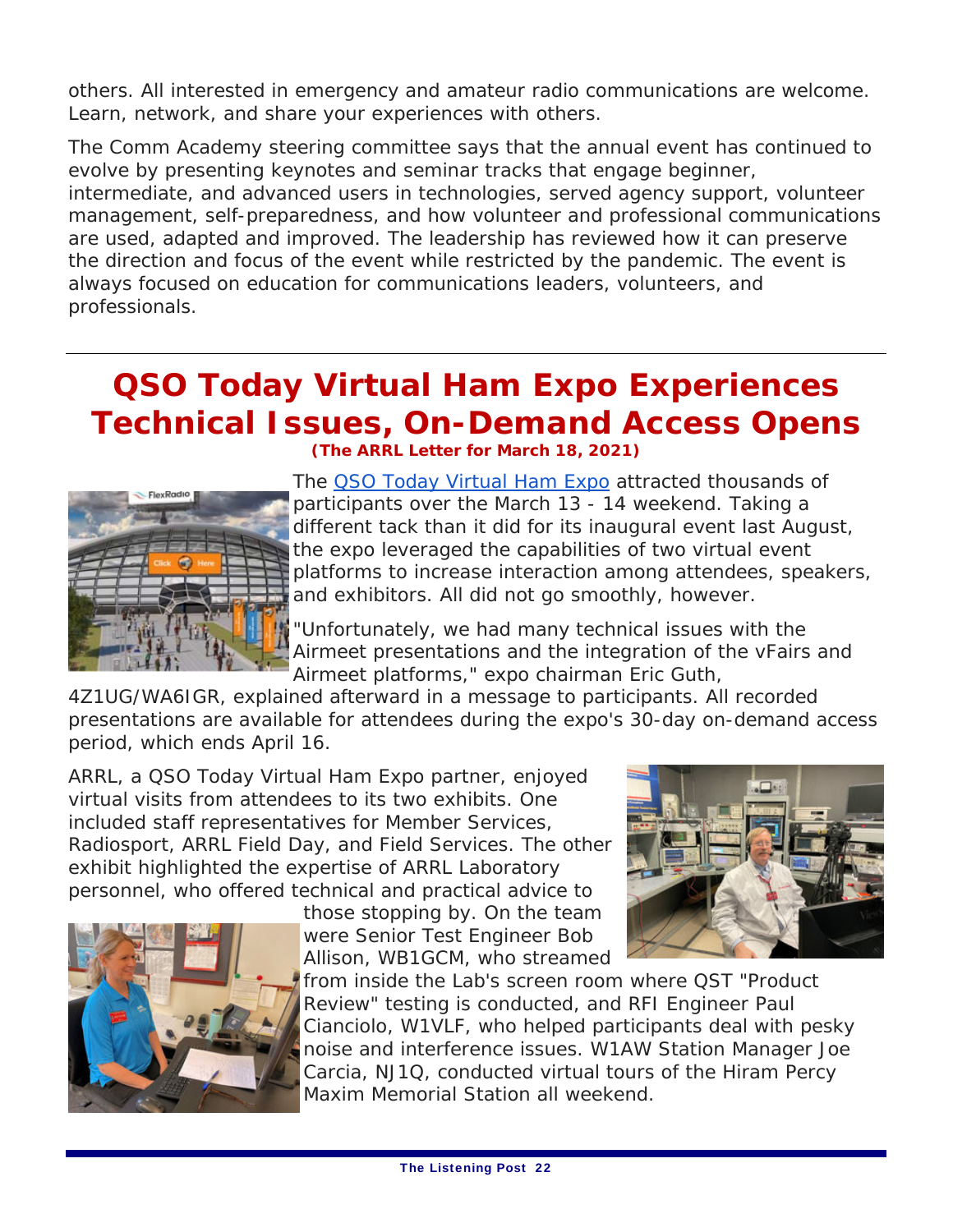All told, 16 staff members worked in rotating shifts at ARRL Headquarters, greeting visitors through livestreaming video and audio. Several members of the ARRL Board of Directors were on the platform too.

CEO David Minster, NA2AA, delivered the event's keynote address. Minster, who arrived in the midst of the COVID-19 pandemic last year, said ARRL would become a bigger player in the digital age.

"A major part of the digital transformation at ARRL has to do with taking our excellence in content development and editing, and bringing it to video," Minster said. "You are seeing more activity from us on YouTube, the Learning Network (webinar series), and then later this year the launch of our Learning Center." Video, Minster pointed out, is always available and easy to pause and refer back to.



Amateur radio manufacturers and vendors including

FlexRadio, Elecraft, Connect Systems, and Quicksilver Radio Products welcomed visitors and answered their questions on a one-to-one basis.

Guth apologized for the poor experience many participants had in accessing and navigating the event.



"I attempted to integrate a number of systems together in order to make a better user experience," he explained. "It was a noble idea, because I wanted the convention like last August, with the lounge tables of Airmeet to make it more interactive. We failed on this platform for many of you. I am very sorry."

"One of the things that we've stressed in all of our communications is that the QSO Today Virtual Ham Expo team is committed to constantly learning and improving what we do," Guth said in a statement. "Virtual conventions of this magnitude

are new territory. We believe that there's a place for a virtual ham expo to serve the needs of the very large amateur radio community, especially those that don't attend in-person national or regional events (or even local events). We are committed to making that happen."

The expo announced on Wednesday, March 17, that 80 presentations had already been added to the platform for on-demand viewing.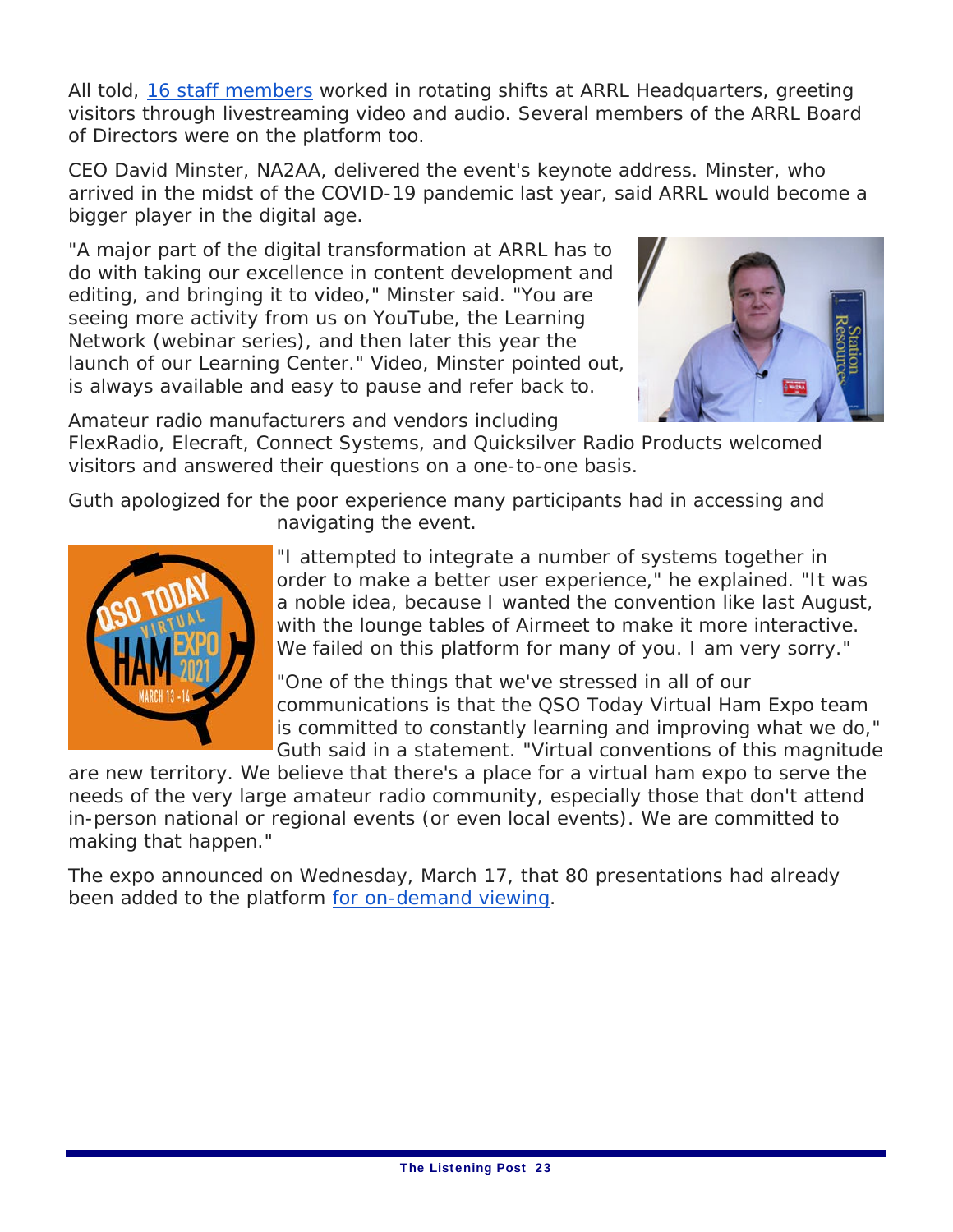### **WORD TO THE WISE**

**(The ARRL Contest Update for March 3 and 17, 2021)**

#### **BIC, B-I-C.**

"Butt In Chair" radio contests have a defined start time and end time. If an operator is not at the radio and making contacts, they're losing points. "I didn't do as well in the contest as last year - too many weekend distractions, not enough B-I-C."

#### **Debounce**

When pressing a button, or stomping on a footswitch, it may seem like the circuit will go from open to closed (or vice versa). But what *really* happens is the switch contacts make (or break) many times a second before settling into the new state. The transition period is called contact *bounce*, and it's the bane of digital circuits everywhere. To take a noisy, bouncy switch and have it emit a single, clean transition from one state to another is to *debounce* the switch.

### **OPERATING TIP**

#### **(The ARRL Contest Update for March 3 and 17, 2021)**

#### **Grounding and Bonding**

According to Ward, N0AX, the "best time to do grounding and bonding work is before any equipment is installed." Starting with a clean slate, it's easier to define your protective zones and ensure all of your gear is within them.

#### **Know DX Frequency Allocations**

Not all countries have the same frequency allocations as the U.S. For example, calling CQ on 7.205 MHz in a 40-meter phone contest won't yield any Japanese contacts, since the JA 40-meter band ends at 7.200 MHz. Similarly, be aware that IARU Region 1 stations have phone privileges below 7.100 MHz and may be calling CQ there in some contests, but U.S. phone privileges start at 7.125 MHz. Sometimes a Region 1 station will announce a listening frequency that **is** legal for U.S. stations.

### **CONVERSATION**

**(The ARRL Contest Update for March 3, 2021)**

#### **Demographics and Dormancy**

Frank's, K4FMH blog post "Lemmings Over A Demographic Cliff?" is a follow-up to his two-part series in the July/August and September/October 2020 National Contest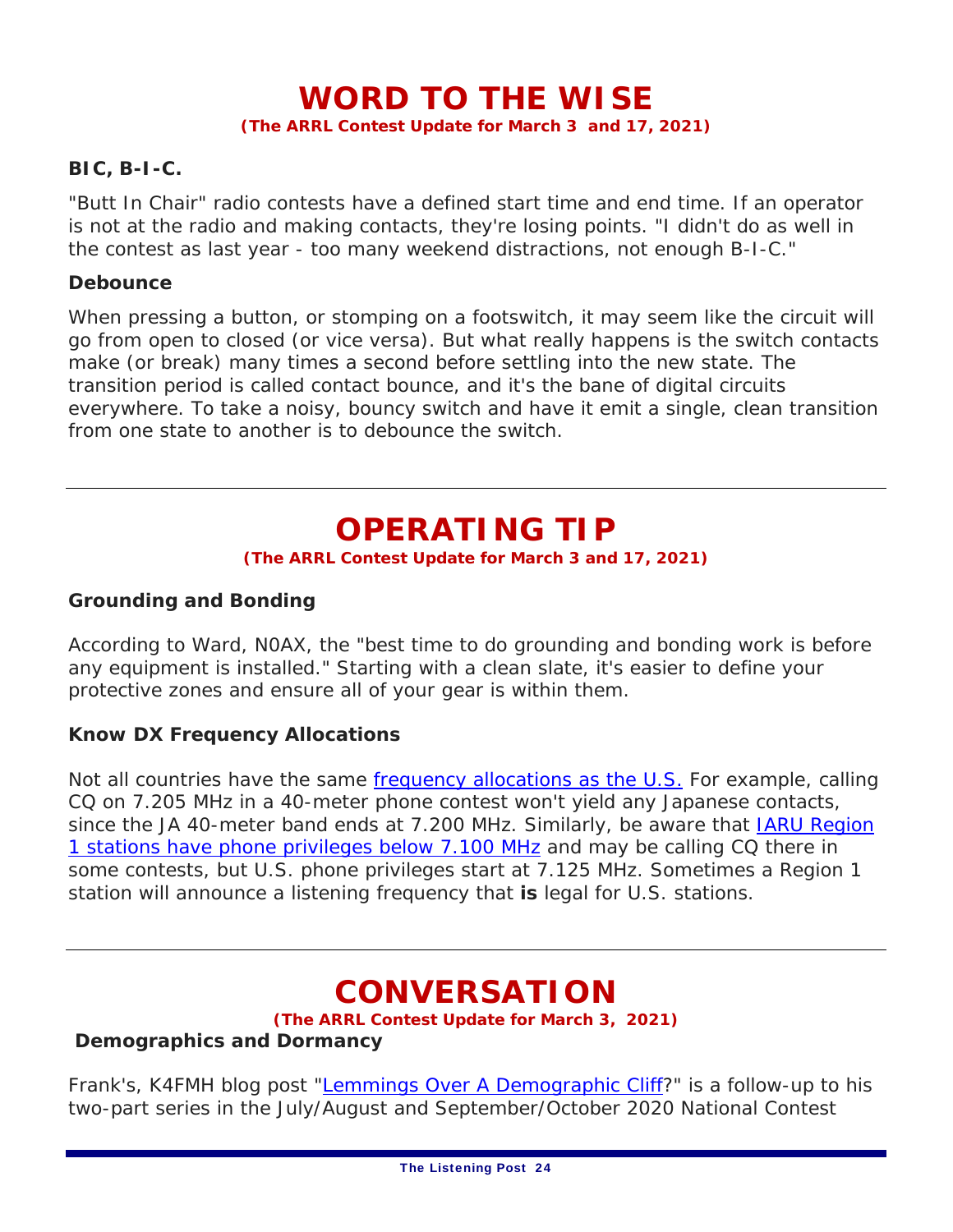Journal (NCJ) entitled "The Demographics of Contesting." Frank's observations include that the data show radio contesters are older than the average ARRL member. Taking into account information from the Bureau of Labor and Statistics on Leisure Time Use, he opines that this should be expected: "Leisure pursuits are highest during youth and young adulthood but dramatically taper off about ages 25-34 until age 55 and over. This hollowing out of leisure and sport time is a predictable outcome of competing and more important activities."

We should just expect during the course of someone's life they will not have a consistent level of involvement with the amateur radio hobby. Such an expectation makes it even more important that the early impression of the hobby one may get through a school activity, social organization, radio club, and so on be relevant, memorable, favorable, and pave the way for a return after a period of dormancy.

Frank argues that the format of the major radio contests may serve the leisure interests of established contesters -- those on the other end of the demographic spectrum from the beginners. They may not provide the best experience for radio contesting beginners. He might have something there: To be able to compete at a high level in a major contest as a single operator requires time, equipment, and skill that are probably beyond many in the "caterpillar" stage. Most school-age operators don't have the time for the all-important B-I-C on weekends. Those fortunate to be able to join seasoned teams of multi-operators at well-equipped stations have a different contesting experience than those plugging away solo. With the opportunity for mentorship, camaraderie of a group effort, and a chance to be part of something bigger, they'll be more likely to emerge from their expected dormancy period as a contest butterfly.

73, Brian N9ADG

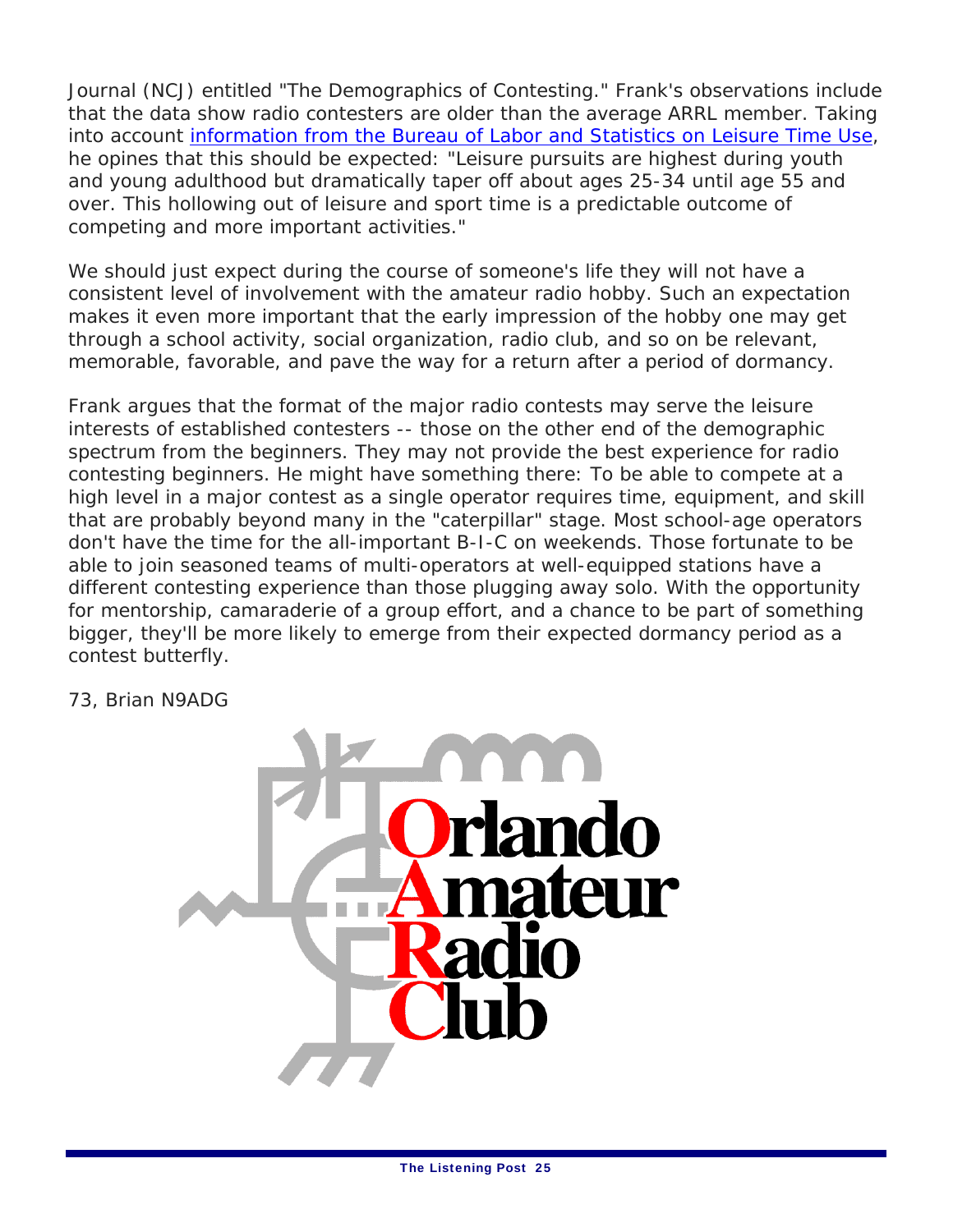### **Weekly Radio Network Meetings**

| Mon @ $20:00$ | 147.090 | Seminole ARES Net - Except - First Monday of<br>the month (146.460 Simplex) |
|---------------|---------|-----------------------------------------------------------------------------|
| Tues @ 19:00  | 145.350 | Osceola ARES Net                                                            |
| Tues @ 19:30  | 147.195 | <b>Quarter Century Wireless Association</b>                                 |
| Tues @ 20:00  | 146.760 | <b>Wayne Nelson Trader's Net</b>                                            |
| Wed @ $19:00$ | 147.300 | <b>Disney Emergency Amateur Radio Service</b>                               |
| Wed @ $21:00$ | 432.090 | <b>Florida Weak Signal Group</b>                                            |
| Thur @ 19:00  | 443.050 | <b>Orange County ARES Net</b>                                               |
| Thur @ 20:30  | 432.090 | <b>Florida Weak Signal Group</b>                                            |

### **OARC Meetings and Events 2021 - 2022**

| April 7, Wednesday     | Virtual Meeting, 7:00pm YouTube Live! and Zoom |
|------------------------|------------------------------------------------|
| May 5, Wednesday       | Virtual Meeting, 7:00pm YouTube Live! and Zoom |
| June 2, Wednesday      | Virtual Meeting, 7:00pm YouTube Live! and Zoom |
| <b>June 26-27</b>      | <b>ARRL Field Day</b>                          |
| July 7, Wednesday      | Meeting, 7:30pm at the Beardall Center         |
| August 4, Wednesday    | Meeting, 7:30pm at the Beardall Center         |
| September 8, Wednesday | Meeting, 7:30pm at the Beardall Center         |
| October 6, Wednesday   | Meeting, 7:30pm at the Beardall Center         |
| November 3, Wednesday  | Meeting, 7:30pm at the Beardall Center         |
| December 1, Wednesday  | <b>No Club Meeting</b>                         |
| December 4, Saturday   | <b>Christmas Party</b>                         |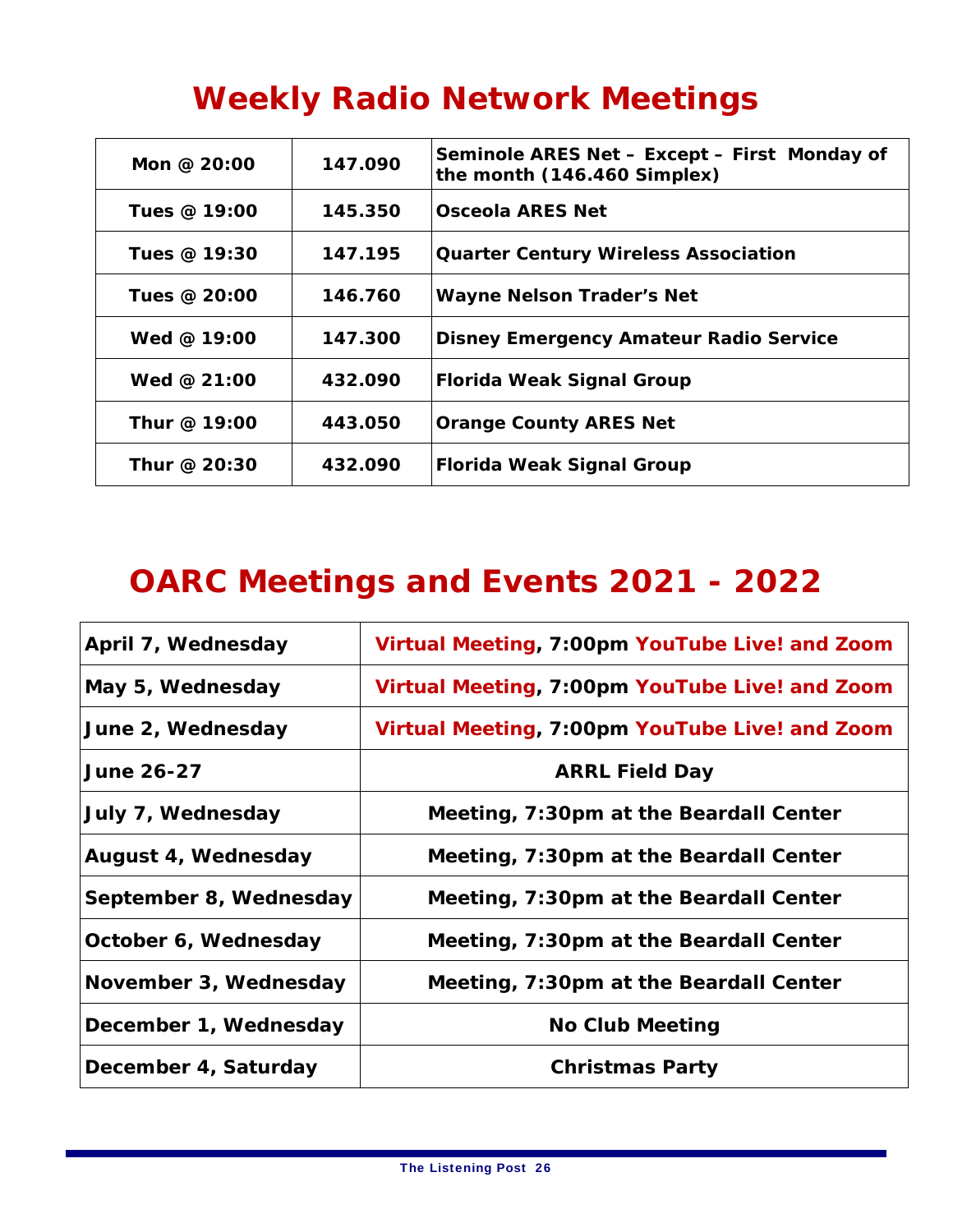| January 5, Wednesday   | Meeting, 7:30pm at the Beardall Center |
|------------------------|----------------------------------------|
| February 2, Wednesday  | Meeting, 7:30pm at the Beardall Center |
| February 11 - 13       | HamCation <sup>®</sup> 2022            |
| March 2, Wednesday     | Meeting, 7:30pm at the Beardall Center |
| April 6, Wednesday     | Meeting, 7:30pm at the Beardall Center |
| May 4, Wednesday       | Meeting, 7:30pm at the Beardall Center |
| June 1, Wednesday      | Meeting, 7:30pm at the Beardall Center |
| <b>June 25-26</b>      | <b>ARRL Field Day</b>                  |
| July 6, Wednesday      | Meeting, 7:30pm at the Beardall Center |
| August 3, Wednesday    | Meeting, 7:30pm at the Beardall Center |
| September 7, Wednesday | Meeting, 7:30pm at the Beardall Center |
| October 5, Wednesday   | Meeting, 7:30pm at the Beardall Center |
| November 2, Wednesday  | Meeting, 7:30pm at the Beardall Center |
| December 3, Saturday   | <b>Christmas Party</b>                 |
| December 7, Wednesday  | <b>No Club Meeting</b>                 |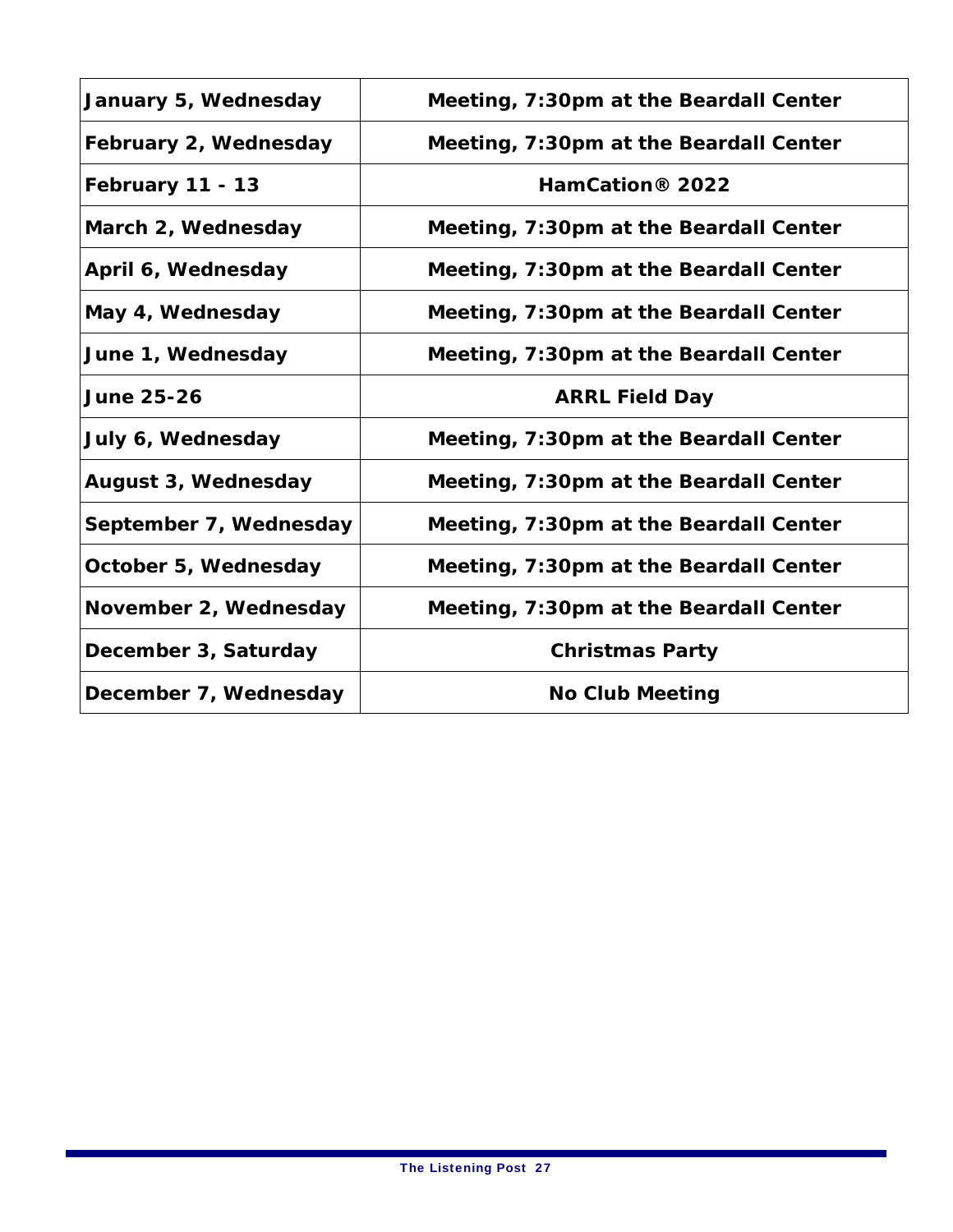

### OARC Membership Application

**Make checks payable to: Orlando Amateur Radio Club** 

**Mail to: Orlando Amateur Radio Club Post Office Box 574962 Orlando FL 32857**

To have your membership card mailed to you, please include a SASE with your check.

| Date: 1 20 [ ] Regular Member [ ] Family Member [ ] Associate Member<br>[ ] New Membership [ ] Renewal [ ] CMP    |                        |                                                                                                                                                                                                                                |  |
|-------------------------------------------------------------------------------------------------------------------|------------------------|--------------------------------------------------------------------------------------------------------------------------------------------------------------------------------------------------------------------------------|--|
|                                                                                                                   |                        |                                                                                                                                                                                                                                |  |
|                                                                                                                   |                        |                                                                                                                                                                                                                                |  |
|                                                                                                                   |                        |                                                                                                                                                                                                                                |  |
|                                                                                                                   |                        |                                                                                                                                                                                                                                |  |
| (Home) Phone: __________________________(Cell) Phone __________________________Birth Month_______________         |                        |                                                                                                                                                                                                                                |  |
| Rates: Regular [ ] 1 year \$15.00 [ ] 3 years \$40.00 [ ] 6 years \$75.00                                         |                        |                                                                                                                                                                                                                                |  |
| Rates: Family [ ] 1 year \$5.00 per family member Husband, Wife or Child under 18                                 |                        |                                                                                                                                                                                                                                |  |
| Rates: Associate [ ] 1 year \$15.00                                                                               |                        | Dues Total: The Contract of the Contract of the Contract of the Contract of the Contract of the Contract of the Contract of the Contract of the Contract of the Contract of the Contract of the Contract of the Contract of th |  |
| All Membership(s) will expire ONE, THREE or SIX year(s) from date paid.<br>Are you an ARRL Member: [ ] Yes [ ] No |                        |                                                                                                                                                                                                                                |  |
| Name Badges: White letters on Black background with Gold embossed OARC logo.                                      |                        |                                                                                                                                                                                                                                |  |
| [ ] Regular 3" x 1.5" @ \$10.00 each                                                                              |                        |                                                                                                                                                                                                                                |  |
|                                                                                                                   | Call _________________ |                                                                                                                                                                                                                                |  |
| All badges are to be picked up at the General meeting or add \$3.00 for shipping & handling.                      |                        |                                                                                                                                                                                                                                |  |
| Shipping & Handling: [ ] Yes [ ] No                                                                               |                        |                                                                                                                                                                                                                                |  |
| Badges ______________ S&H ______________ Total ___________                                                        |                        |                                                                                                                                                                                                                                |  |

The Listening Post 28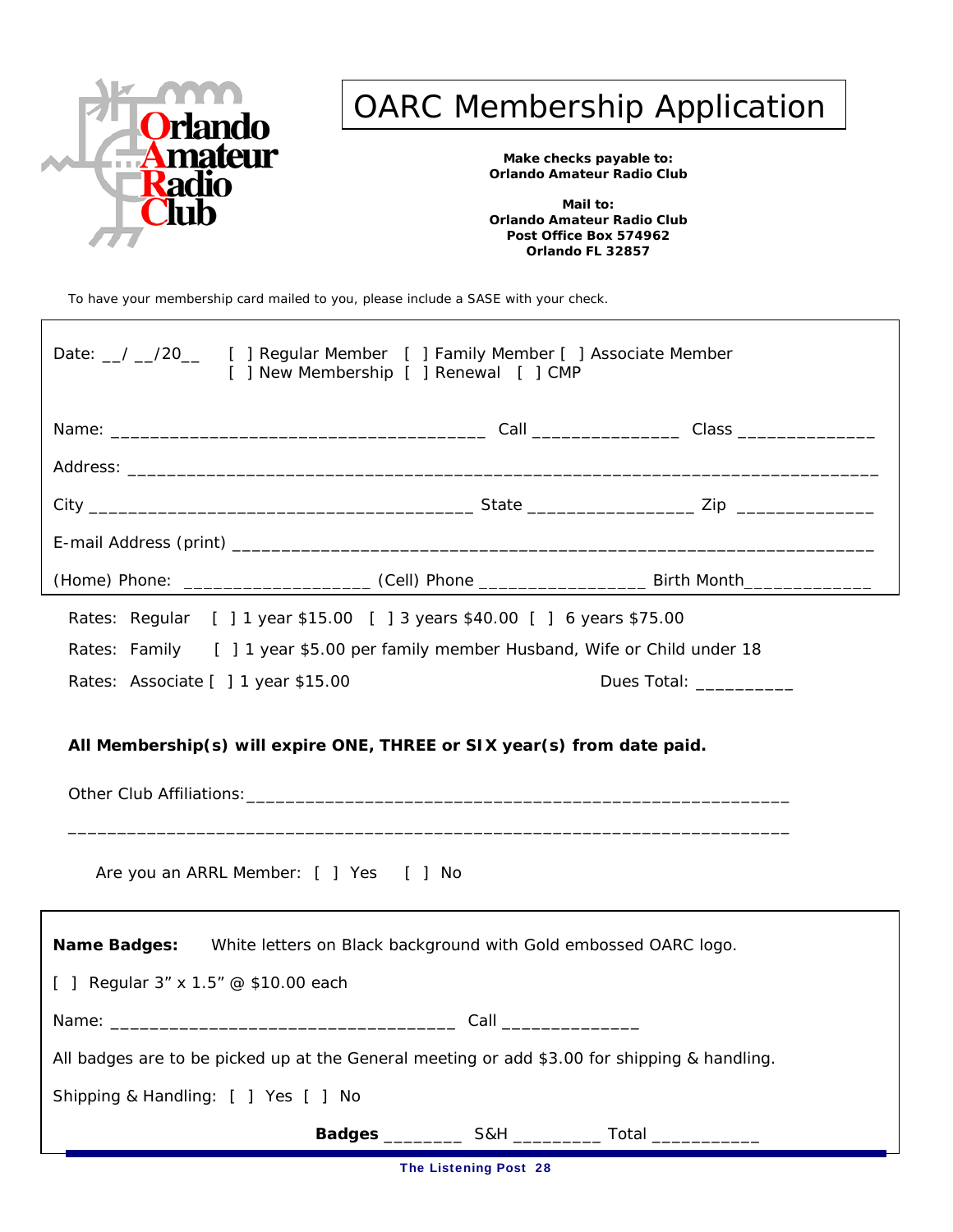

### HAMCATION® COMMERCIAL VENDORS

| Company                               | Website                             |
|---------------------------------------|-------------------------------------|
| <b>NEX-GEN Custom Hot Spots</b>       | https://hamradio1.com/              |
| Signman of Baton Rouge                | https://www.thesignman.com/         |
| <b>RT Systems</b>                     | https://www.rtsystemsinc.com/       |
| NorthWest Digital                     | http://nwdigitalradio.com/          |
| <b>Expert Linears</b>                 | https://www.expertlinears.com/      |
| <b>TNO7 Engineering</b>               | https://tn07.com/                   |
| <b>Times Microwave</b>                | https://www.timesmicrowave.com/     |
| <b>ABR Industries LLC</b>             | https://abrind.com/                 |
| Ham Radio Outlet                      | https://www.hamradio.com/           |
| Mastrant                              | https://www.mastrant.com/           |
| <b>Heil Sound</b>                     | https://heilsound.com/              |
| Giga Parts                            | https://www.gigaparts.com/          |
| M2 Antenna                            | https://www.m2inc.com/              |
| <b>W2IHY Technologies</b>             | https://w2ihy.com/                  |
| Peet Brothers                         | https://www.peetbros.com/shop/      |
| <b>Tornado Alert</b>                  | https://tornadoalert.com/           |
| <b>Information Station Specialist</b> | https://www.theradiosource.com/     |
| The Wireman Inc                       | https://thewireman.com/             |
| Ham Radio Deluxe                      | https://www.hamradiodeluxe.com/     |
| Aluma Tower                           | https://www.alumatower.com/         |
| <b>Cable Experts</b>                  | http://www.cablexperts.com/         |
| <b>Arlan Communications</b>           | http://www.arlancommunications.com/ |
| <b>Wolf River Coils</b>               | https://www.wolfrivercoils.com/     |
| QuickSilver                           | https://www.qsradio.com/            |
| <b>Tower Electronics</b>              | http://www.pl-259.com/              |
| Vibroplex                             | http://www.vibroplex.com/           |
| Comet Antenna                         | https://cometantenna.com/           |
| <b>WBOW</b>                           | https://www.wb0w.com/               |
| <b>Diamond Antennas</b>               | https://www.diamondantenna.net/     |
| <b>Batteries America</b>              | https://batteriesamerica.com/       |

### **WWW.HAMCATION.COM**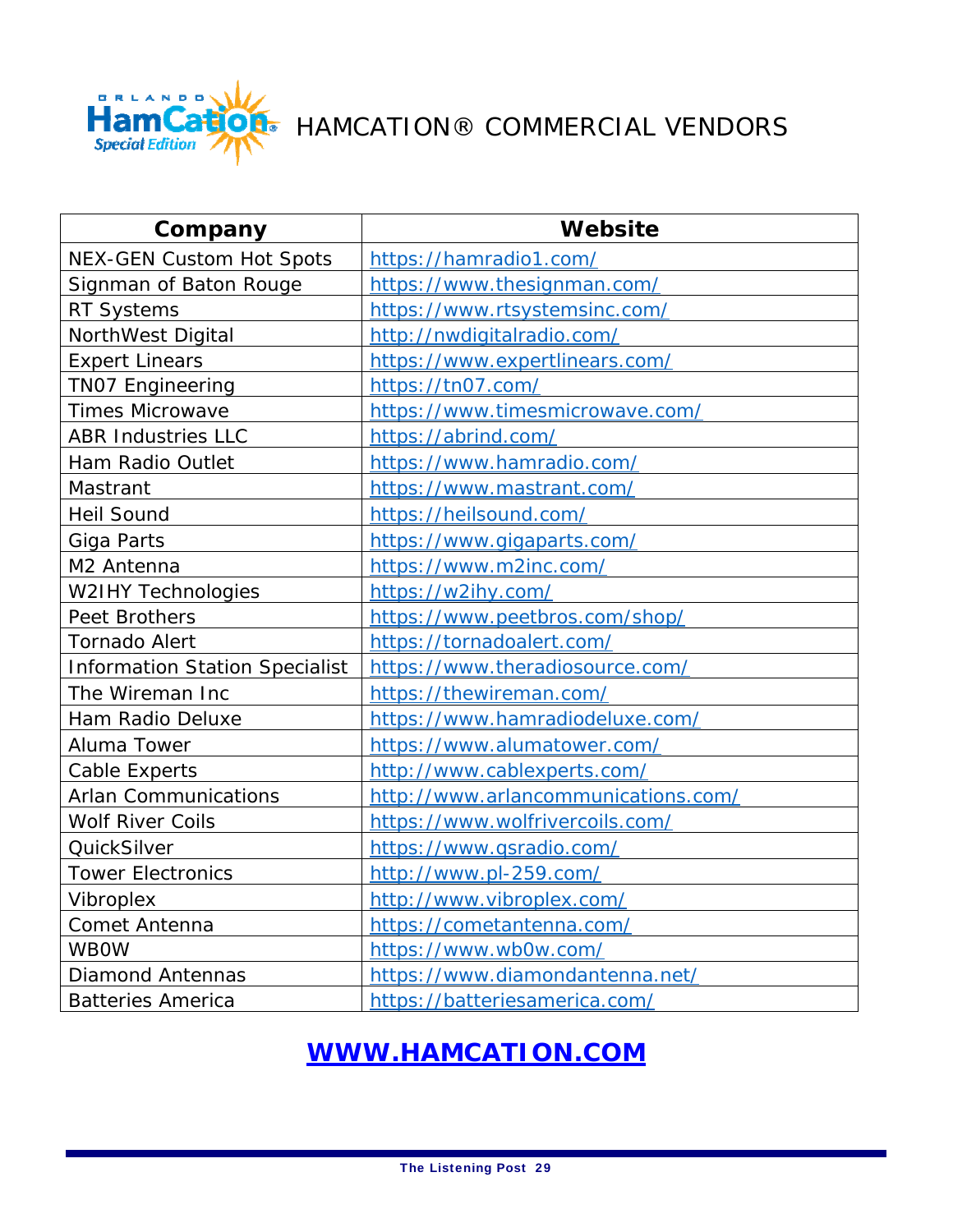

### HAMCATION® COMMERCIAL VENDORS

| Company                    | Website                                          |
|----------------------------|--------------------------------------------------|
| <b>Bridgecomm Systems</b>  | https://www.bridgecomsystems.com/                |
| <b>Buddipole</b>           | https://www.buddipole.com/                       |
| Gifts 4 HAMS               | https://www.gifts4hams.com/                      |
| RadioWavz                  | https://www.radiowavz.com/                       |
| N3ZN Keys                  | https://www.n3znkeys.com/                        |
| West Mountain Radio        | http://www.westmountainradio.com/                |
| SteppIR                    | https://www.steppir.com/                         |
| JT Communications          | https://www.jtcomms.com/                         |
| Yaesu USA                  | https://www.yaesu.com/                           |
| Elecraft                   | https://elecraft.com/                            |
| Alpha Antenna              | https://alphaantenna.com/                        |
| <b>R&amp;L Electronics</b> | http://www.randl.com/                            |
| <b>JVC Kenwood</b>         | https://www.kenwood.com/usa/com/                 |
| M&P Coax                   | https://messi.it/en                              |
| <b>CushCraft Antennas</b>  | https://mfjenterprises.com/collections/cushcraft |
| Mirage Amps                | https://mfjenterprises.com/collections/mirage    |
| <b>Hygain Antennas</b>     | https://mfjenterprises.com/collections/hy-gain   |
| <b>Ameritron Amps</b>      | https://mfjenterprises.com/collections/ameritron |
| <b>MFJ Enterprises</b>     | https://mfjenterprises.com/                      |
| <b>Flex Radio</b>          | https://www.flexradio.com/                       |
| EZ Hang                    | https://www.ezhang.com/                          |
| Elad                       | https://shop.elad-usa.com/                       |
| Green Heron Engineering    | https://www.greenheronengineering.com/           |
| Icom America               | https://www.icomamerica.com/en/                  |
| Ham World Inc              | https://hamworldinc.com/                         |
| <b>Gold Medal Ideas</b>    | https://www.goldmedalideas.com/                  |
| ULTIMAX ANTENNA            | https://ultimax-antennas.com/                    |
| Shack in a Box             | https://shack-in-a-box.com/                      |
| Hamsource                  | https://www.hamsource.com/                       |
| <b>Rfinder LLC</b>         | https://rfinder.shop/                            |

### **WWW.HAMCATION.COM**